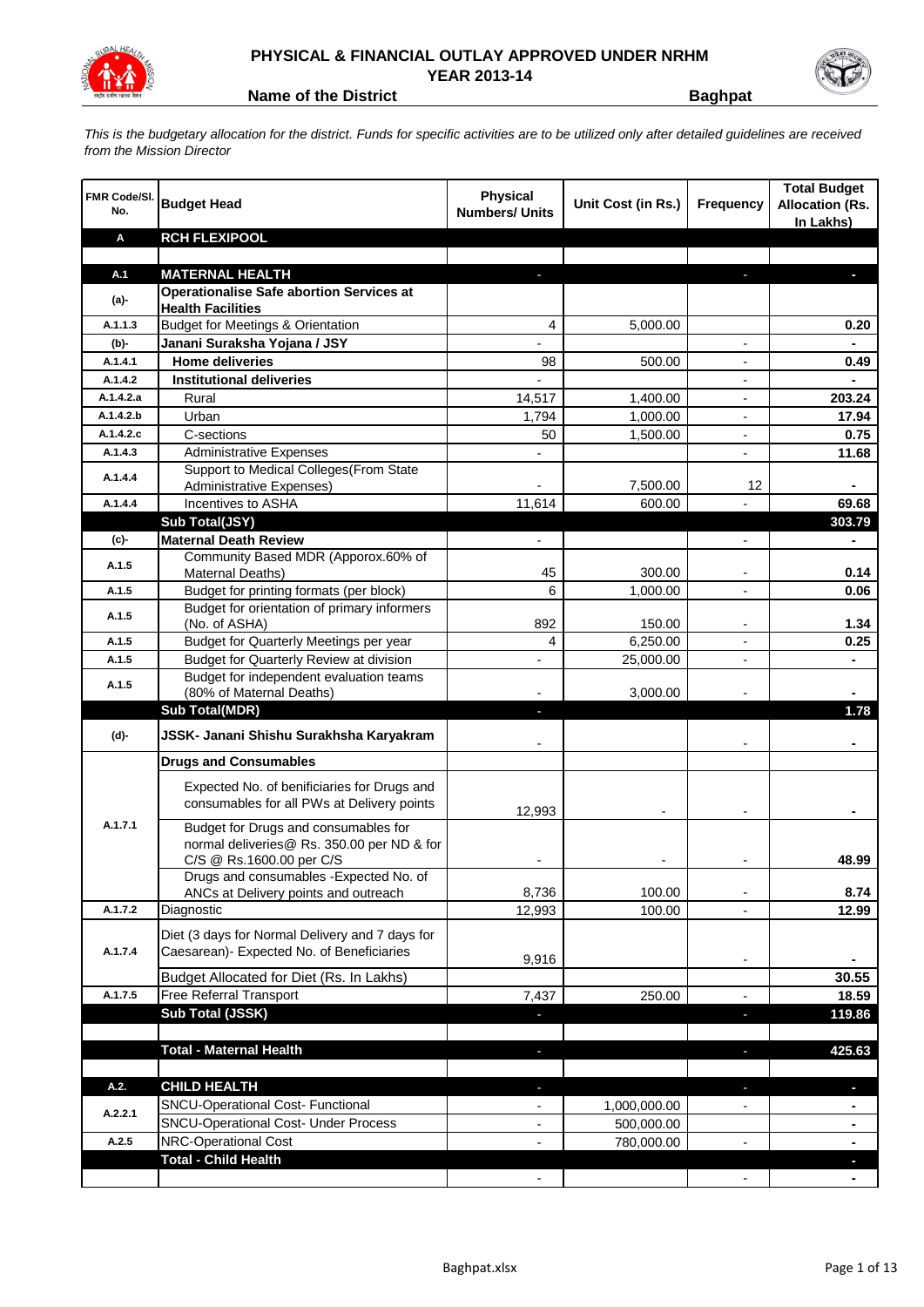| FMR Code/SI. | <b>Budget Head</b>                                                                    | Physical                 |                    |                          | <b>Total Budget</b>                 |
|--------------|---------------------------------------------------------------------------------------|--------------------------|--------------------|--------------------------|-------------------------------------|
| No.          |                                                                                       | <b>Numbers/ Units</b>    | Unit Cost (in Rs.) | Frequency                | <b>Allocation (Rs.</b><br>In Lakhs) |
| A.3          | <b>FAMILY PLANNING</b>                                                                |                          |                    | ٠                        |                                     |
| A.3.1        | <b>Terminal/Limiting Methods</b>                                                      |                          |                    |                          |                                     |
|              | Orientation workshop, dissemination of                                                |                          |                    |                          |                                     |
| A.3.1.1      | manuals on FP standards & quality                                                     |                          |                    |                          |                                     |
|              | assurance of sterilisation services, fixed day                                        | 1                        | 25,000.00          |                          | 0.25                                |
| A.3.1.2      | planning meeting<br>Female Sterilisation Camps Proposed                               | 72                       | 2,000.00           |                          | 1.44                                |
| A.3.1.3      | <b>NSV Camps Proposed</b>                                                             | 4                        | 3,500.00           |                          | 0.14                                |
| A.3.1.4      | <b>Compensation for Female Sterilisation</b>                                          | 1,962                    | 1,000.00           |                          | 19.62                               |
|              | Compensation for male sterilization/NSV                                               |                          |                    |                          |                                     |
| A.3.1.5      | Acceptance                                                                            | 50                       | 1,500.00           |                          | 0.75                                |
|              | Orientation Workshop on accreditation of                                              |                          |                    |                          |                                     |
| A.3.1.6      | private providers to provide sterilization                                            |                          |                    |                          |                                     |
|              | services                                                                              | 1                        | 10,000.00          |                          | 0.10                                |
| A.3.2        | <b>Spacing Methods</b><br>IUD services at health facilities (including                |                          |                    |                          |                                     |
| A.3.2.2      | fixed day services at Sub Centres-L1)                                                 | 6                        | 3,000.00           |                          | 0.18                                |
|              | IUD services at health facilities (including                                          |                          |                    |                          |                                     |
| A.3.2.3      | fixed day services at Sub Centre-L1 ) No. of                                          |                          |                    |                          |                                     |
|              | <b>IUCD</b> insertions                                                                | 6,644                    | 20.00              |                          | 1.33                                |
|              | POL for Family Planning/ Others (including                                            |                          |                    |                          |                                     |
|              | additional mobility support to surgeon's team                                         |                          |                    |                          |                                     |
| A.3.3        | if req)-Budget given according to total nos.                                          |                          |                    |                          |                                     |
|              | of Female Sterilization Camps.                                                        | 72                       | 1,000.00           |                          | 0.72                                |
| A.3.5.2      | <b>Performance rewards</b>                                                            |                          |                    |                          |                                     |
|              |                                                                                       |                          |                    |                          |                                     |
|              | Division level: Rs. 11.25 Lakh @ Rs.<br>62,500/- per division (Rs.20,000 for 1st, Rs. |                          |                    |                          |                                     |
|              | 15,000 for 2nd and Rs. 10,000 for 3rd                                                 |                          |                    |                          |                                     |
|              | position for best performing tubectomy                                                |                          |                    |                          |                                     |
|              | surgeon at each division, Rs. 15,000 for                                              |                          |                    |                          |                                     |
|              | best performing NSV surgeon, and Rs.2000/-                                            |                          |                    |                          |                                     |
|              | for best SN and Rs.500/- for best ANM).                                               |                          | 62,500.00          |                          |                                     |
| A.3.5.3      | <b>World Population Day' celebration</b>                                              |                          |                    |                          |                                     |
|              | For District level activities                                                         | 1                        | 100,000.00         |                          | 1.00                                |
|              | For Block level activities                                                            | 6                        | 10,000.00          |                          | 0.60                                |
| A.3.5.4      | Other strategies/ activities                                                          |                          |                    | $\overline{a}$           |                                     |
|              | Orientation of district nodal officers for                                            |                          |                    |                          |                                     |
| A.3.5.4.2    | change in FP Beema Policy-No. of                                                      |                          |                    |                          |                                     |
|              | Workshops                                                                             | 1.                       | 10,000.00          |                          | 0.10                                |
|              | <b>Total -Family Planning</b>                                                         |                          |                    | ٠                        | 26.23                               |
|              | ADOLESCENT REPRODUCTIVE AND                                                           |                          |                    |                          |                                     |
| A.4          | <b>SEXUAL HEALTH / ARSH</b>                                                           |                          |                    |                          |                                     |
| A.4.1.4      | <b>Operating Expenses</b>                                                             |                          |                    | $\overline{\phantom{0}}$ |                                     |
|              | For Existing Clinics                                                                  |                          | 2,500.00           | 12                       | ٠                                   |
| A.4.2        | <b>School Health programme</b>                                                        |                          |                    |                          |                                     |
|              | Dissemination of Guidelines for School                                                |                          |                    |                          |                                     |
| A.4.2.1      | Health Programme (14 Nos. for each Block                                              |                          |                    |                          |                                     |
|              | and 7 Nos. for District Level)                                                        | 91                       | 75.00              | $\mathbf 1$              | 0.07                                |
| A.4.2.2      | Convergence Meeting at Block level (Twice                                             |                          |                    |                          |                                     |
| A.4.2.3      | in a year)<br>Mobility Support (For Block Level)                                      | 6<br>6                   | 2,500.00           | 2                        | 0.30                                |
| A.4.3        | Other strategies/activities                                                           |                          | 25,000.00          | 6<br>$\overline{a}$      | 9.00                                |
| A.4.3.2      | <b>Menstrual Hygiene</b>                                                              | $\overline{\phantom{a}}$ |                    |                          |                                     |
|              | No.of Blocks                                                                          |                          |                    |                          |                                     |
|              | No.of ASHAs                                                                           |                          |                    |                          |                                     |
|              | One Planning & Sensitization meeting at                                               |                          |                    |                          |                                     |
|              | Dist.level @Rs.5000/-meeting                                                          |                          | 5,000.00           |                          |                                     |
|              | One Review & Refresher meeting at                                                     |                          |                    |                          |                                     |
|              | Dist.level @Rs.5000/-meeting                                                          |                          | 5,000.00           |                          |                                     |
|              | Reporting Register for District & Blocks                                              |                          |                    |                          |                                     |
|              | @Rs.30/-register                                                                      |                          | 30.00              | $\overline{\phantom{a}}$ |                                     |
|              | Reporting Register for ASHA @Rs.30/-regist                                            | $\overline{\phantom{a}}$ | 30.00              | $\overline{\phantom{a}}$ | ٠                                   |
|              | Storage Almirahs for District & Blocks                                                |                          |                    |                          |                                     |
|              | @Rs.5000/- Almirahs                                                                   |                          | 5,000.00           |                          |                                     |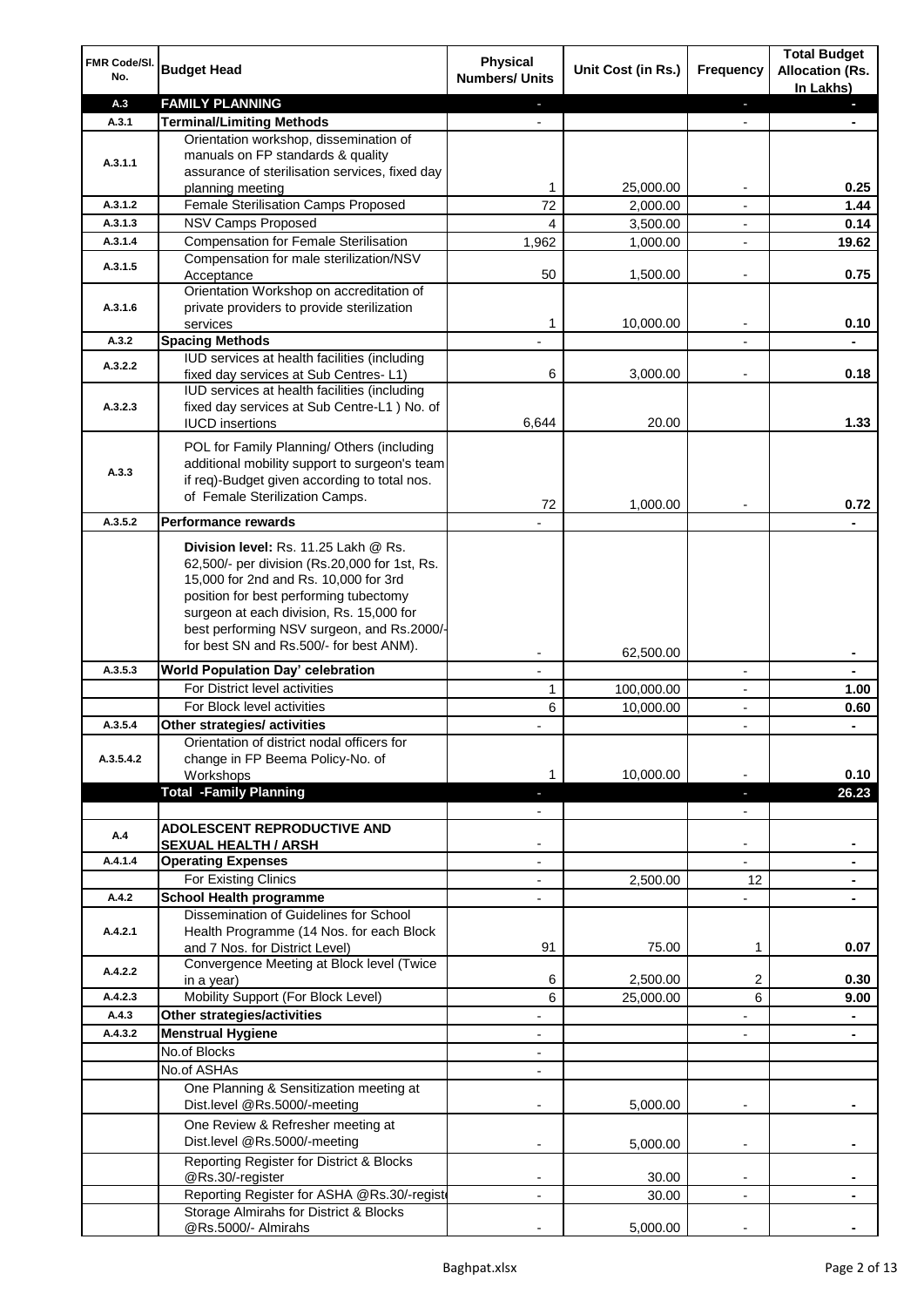| FMR Code/SI.<br>No. | <b>Budget Head</b>                                                                                                                                        | <b>Physical</b><br><b>Numbers/ Units</b> | Unit Cost (in Rs.) | <b>Frequency</b>         | <b>Total Budget</b><br><b>Allocation (Rs.</b><br>In Lakhs) |
|---------------------|-----------------------------------------------------------------------------------------------------------------------------------------------------------|------------------------------------------|--------------------|--------------------------|------------------------------------------------------------|
|                     | 2 Flex banner with hanging rod per<br>block/Dist.@Rs.500/-banner                                                                                          |                                          | 500.00             |                          |                                                            |
|                     | <b>Sub-total ARSH</b>                                                                                                                                     |                                          |                    | ı                        | 9.37                                                       |
|                     |                                                                                                                                                           |                                          |                    |                          |                                                            |
| A.5                 | <b>URBAN RCH (focus on Urban slums)</b>                                                                                                                   |                                          |                    |                          | a.                                                         |
| A.5.2               | Human Resource for Urban Health                                                                                                                           |                                          |                    |                          |                                                            |
| A.5.2.1             | Doctors/Mos                                                                                                                                               | $\overline{2}$                           | 36,000.00          | 6                        | 4.32                                                       |
| A.5.2.4             | <b>ANM</b>                                                                                                                                                | 2                                        | 9,900.00           | 6                        | 1.19                                                       |
| A.5.2.5             | <b>Staff Nurse</b>                                                                                                                                        | 2                                        | 16,500.00          | 6                        | 1.98                                                       |
| A.5.2.12            | Sweeper cum Choukidar                                                                                                                                     | 2                                        | 4,950.00           | 6                        | 0.59                                                       |
| A.5.3               | Operating expenses for UHP and UHC                                                                                                                        |                                          |                    |                          | $\blacksquare$                                             |
|                     | Rent @7000/Month/Centre                                                                                                                                   | 2                                        | 7,000.00           | 6                        | 0.84                                                       |
|                     | Telephone Bills @ 1000/Month/Centre                                                                                                                       | 2                                        | 1,000.00           | 6                        | 0.12                                                       |
|                     | Electricity Bills @ 1500/Month/Centre                                                                                                                     | 2                                        | 1,500.00           | 6                        | 0.18                                                       |
|                     | Contingency @ 500/Month/Centre                                                                                                                            | $\overline{2}$                           | 500.00             | 6                        | 0.06                                                       |
|                     | <b>Total- Urban Health</b>                                                                                                                                | ٠                                        |                    | ٠                        | 9.28                                                       |
|                     |                                                                                                                                                           |                                          |                    |                          | $\blacksquare$                                             |
| A.7                 | <b>PNDT Activities</b>                                                                                                                                    | ٠                                        |                    | ٠                        | ٠                                                          |
| A.7.1               | <b>Support to PC-PNDT Cells</b>                                                                                                                           | ٠                                        |                    |                          | ۰                                                          |
|                     | <b>Divisional Level</b>                                                                                                                                   | $\overline{\phantom{a}}$                 |                    |                          | ۰                                                          |
|                     | Remuneration of Data Assistant (At Each<br>Division PC-PNDT Cell)                                                                                         |                                          | 17,000.00          | 12                       |                                                            |
|                     | Contingency for the operation of cell @<br>Rs.20000/-                                                                                                     |                                          | 20,000.00          | 1                        |                                                            |
|                     | One time office setup cost @ Rs.100000/-                                                                                                                  |                                          | 100,000.00         | 1                        |                                                            |
|                     | <b>District Level</b>                                                                                                                                     | $\overline{a}$                           |                    |                          |                                                            |
|                     | Remuneration of Data Entry Operator (At<br>Each District PC-PNDT Cell)                                                                                    | 1                                        | 10,000.00          | 12                       | 1.20                                                       |
|                     | Contingency for the operation of cell @<br>Rs.20000/-                                                                                                     | 1                                        | 20,000.00          | 1                        | 0.20                                                       |
|                     | One time office setup cost @ Rs. 50000/-                                                                                                                  | $\mathbf{1}$                             | 50,000.00          | $\mathbf{1}$             | 0.50                                                       |
| A.7.2               | <b>Other PNDT activities</b>                                                                                                                              |                                          |                    |                          |                                                            |
| A.7.2.3             | Visit of division level inspection committees<br>(TA/DA of Additional Director will be<br>incurred from this amount) @ Rs.30000 for<br>10 visit in a year |                                          | 3,000.00           | 10                       |                                                            |
| A.7.2.8             | Orientation of members of the district<br>advisory committees at Division Levels (No.<br>of Workshops)                                                    |                                          | 25,000.00          | 1                        | ۰                                                          |
| A.7.2.10            | District Level Sensitization (No. of<br>Workshops)                                                                                                        | 1                                        | 10,000.00          | 1                        | 0.10                                                       |
|                     | <b>Total- PC-PNDT</b>                                                                                                                                     |                                          |                    |                          | 2.00                                                       |
|                     |                                                                                                                                                           |                                          |                    |                          |                                                            |
| A.8                 | <b>Human Resources</b>                                                                                                                                    | $\blacksquare$                           |                    | $\overline{\phantom{a}}$ | ÷,                                                         |
| A.8.1               | <b>Contractual Staff &amp; Services</b>                                                                                                                   |                                          |                    |                          |                                                            |
| A.8.1.1.1.f         | Honoraria for ANMs at Sub Centres                                                                                                                         | 84                                       | 10,000.00          | 6                        | 50.40                                                      |
| A.8.1.1.2.f         | Honoraria for Staff Nurses - SNCU                                                                                                                         |                                          | 16,500.00          | 6                        |                                                            |
| A.8.1.1.2.f         | Honoraria for Staff Nurses -NRC                                                                                                                           | $\overline{\phantom{a}}$                 | 16,500.00          | 6                        |                                                            |
| A.8.1.2.1           | Honoraria for Laboratory Technicians                                                                                                                      | 12                                       | 11,880.00          | 6                        | 8.55                                                       |
| A.8.1.3.5.d         | Honoraria for Paediatricians- Child Health                                                                                                                |                                          | 48,000.00          | 6                        |                                                            |
| A.8.1.3.7           | Honoraria for Dental Doctors                                                                                                                              | $\blacksquare$                           | 35,000.00          | 6                        | $\blacksquare$                                             |
| A.8.1.5.8           | Honoraria for M.O.(Training Coordinators for<br>training NRCs/SNCUs)                                                                                      |                                          | 36,000.00          | 6                        |                                                            |
| A.8.1.7.2           | Honoraria for X-Ray Technicians                                                                                                                           | 4                                        | 11,800.00          | 6                        | 2.83                                                       |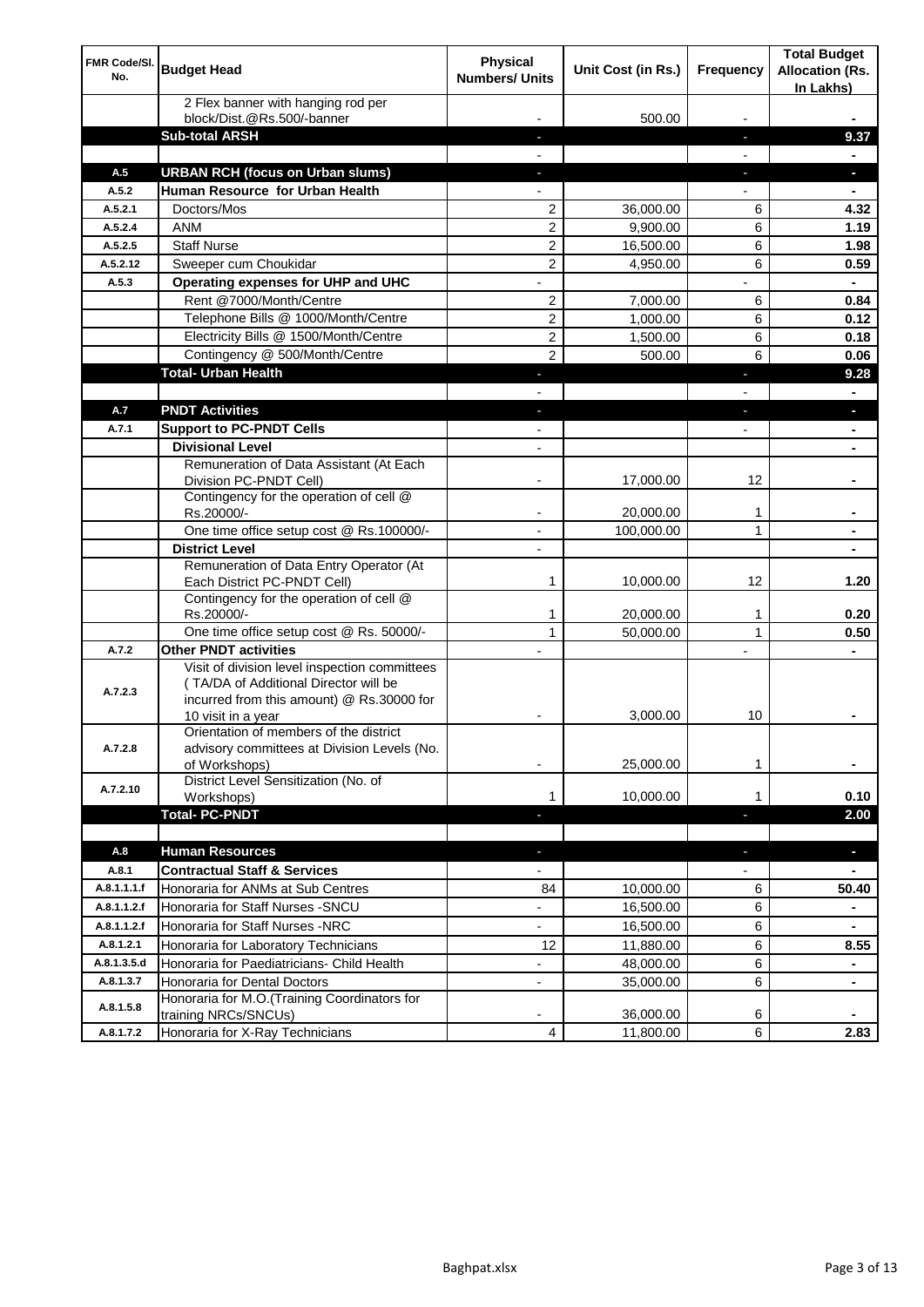| FMR Code/SI.       |                                                                            | <b>Physical</b>          |                    |                          | <b>Total Budget</b>    |
|--------------------|----------------------------------------------------------------------------|--------------------------|--------------------|--------------------------|------------------------|
| No.                | <b>Budget Head</b>                                                         | <b>Numbers/ Units</b>    | Unit Cost (in Rs.) | Frequency                | <b>Allocation (Rs.</b> |
| A.8.1.7.4          | <b>School Health Teams (Exclusively for SH)</b>                            | $\overline{\phantom{a}}$ |                    | $\overline{\phantom{a}}$ | In Lakhs)              |
| A.8.1.7.4.a        | <b>Honoraria for Medical Officers</b>                                      | $\overline{\phantom{a}}$ |                    | $\overline{\phantom{a}}$ | $\blacksquare$         |
|                    | No. of MBBS Doctors-Existing                                               | $\overline{\phantom{a}}$ | 36,000.00          | 6                        | $\blacksquare$         |
|                    | No. of MBBS Doctors-New                                                    | 6                        | 36,000.00          | 2                        | 4.32                   |
|                    | No. of BDS Doctors-Existing                                                | 6                        | 35,000.00          | 6                        | 12.60                  |
|                    | No. of AYUSH Doctors-Existing                                              | 6                        | 24,000.00          | 6                        | 8.64                   |
|                    | No. of AYUSH Doctors-New                                                   | 6                        | 24.000.00          | $\overline{c}$           | 2.88                   |
| A.8.1.7.4.b        | <b>Honoraria for Physiotherapists</b>                                      | $\overline{7}$           | 11,880.00          | 6                        | 4.99                   |
| A.8.1.7.4.c        | <b>Honoraria for Dental Hygienists</b>                                     | $\mathbf{1}$             | 11,880.00          | 6                        | 0.71                   |
| A.8.1.7.4.d        | Honoraria for Ophthalmic Assistants                                        | 4                        | 11,880.00          | 6                        | 2.85                   |
| A.8.1.7.4.e        | Honoraria for Staff Nurses/GNMs-Existing                                   | 9                        | 16,500.00          | 6                        | 8.91                   |
|                    | Honoraria for Staff Nurses/GNMs-New                                        |                          | 16,500.00          | 2                        |                        |
| A.8.1.7.4.g        | Honoraria for ANMs-Existing                                                | 3                        | 10,000.00          | 6                        | 1.80                   |
|                    | Honoraria for ANMs-New                                                     |                          | 10,000.00          | $\overline{2}$           |                        |
|                    | Honoraria for FP Counsellors(@ Rs.9300/-                                   |                          |                    |                          |                        |
| A.8.1.7.5.1        | (Rs.9000/-Honoraria and 300/-for                                           |                          |                    |                          |                        |
|                    | communication support)<br><b>Honoraria for ARSH Counsellors</b>            | 1                        | 9,300.00           | 6                        | 0.56                   |
| A.8.1.7.5.2        |                                                                            |                          | 12,000.00          | 6                        |                        |
| A.8.1.7.5.4        | <b>Honoraria for Nutritionist-NRC</b><br>Honoraria for Staff under Routine |                          | 15,000.00          | 6                        |                        |
|                    | Immunization                                                               |                          |                    |                          |                        |
|                    | Refrigerator Mechanics-District Level                                      |                          | 16,500.00          | 6                        |                        |
|                    | Cold Chain Handlers-District Level                                         | 1                        | 9,900.00           | 6                        | 0.59                   |
| A.8.1.7.7          | Vaccine Store Keepers-Division Level                                       | $\overline{\phantom{a}}$ | 22,000.00          | 6                        | ٠                      |
|                    | Refrigerator Mechanics-Division Level                                      | $\overline{\phantom{a}}$ | 16,500.00          | 6                        | $\blacksquare$         |
|                    | Vaccine Van Drivers-Division Level                                         | $\overline{\phantom{a}}$ | 16,500.00          | 6                        | ۰                      |
|                    | Cold Chain Handlers-Division Level                                         | $\overline{\phantom{a}}$ | 9,900.00           | 6                        | ۰                      |
| A.8.1.9            | <b>Honoraria for Data Entry Operators</b>                                  | $\overline{\phantom{a}}$ | 8,800.00           | 6                        | ۰                      |
| A.8.1.11.f         | <b>Honoraria for Caretakers-NRC</b>                                        |                          | 4,000.00           | 6                        |                        |
| A.8.1.11.f         | <b>Honoraria for Cooks-NRC</b>                                             |                          | 5,000.00           | 6                        |                        |
|                    | TOTAL - HUMAN RESOURCE                                                     |                          |                    |                          | 110.64                 |
|                    |                                                                            |                          |                    |                          |                        |
| A.9                | <b>TRAINING</b>                                                            |                          |                    |                          |                        |
|                    |                                                                            |                          |                    |                          |                        |
| A.9.3              | <b>Maternal Health Training</b>                                            |                          |                    |                          |                        |
| A.9.3.1            | <b>Skilled Attendance at Birth / SBA</b>                                   |                          |                    |                          |                        |
| A.9.3.1.1          | Setting up of SBA Training Centres                                         | $\mathbf{1}$             | 25,000.00          | $\overline{\phantom{0}}$ | 0.25                   |
| A.9.3.1.4          | <b>Training of Staff Nurses in SBA</b>                                     |                          |                    |                          |                        |
|                    | Total Batches to be conducted (4 Per<br>Batch)@ Rs.103300/ Batch           | 6                        | 103,300.00         | $\overline{\phantom{a}}$ | 6.20                   |
| A.9.3.4            | <b>Safe Abortion Services Training</b>                                     | $\overline{a}$           |                    | $\overline{\phantom{a}}$ |                        |
|                    | Training of Medical Officers in safe                                       |                          |                    |                          |                        |
|                    | abortion                                                                   |                          |                    |                          |                        |
| A.9.3.4.2          | Total Batches to be conducted @ Rs.52000                                   |                          |                    |                          |                        |
|                    | /batch                                                                     |                          | 52,000.00          |                          | ۰                      |
| A.9.3.5            | RTI / STI Training                                                         | $\overline{\phantom{a}}$ |                    | $\overline{\phantom{a}}$ | ۰                      |
|                    | <b>Training of Medical Officers in RTI/STI</b>                             | $\overline{\phantom{a}}$ |                    | $\overline{\phantom{a}}$ | ٠                      |
| A.9.3.5.3          | Total Batches to be conducted @ Rs.72600                                   |                          |                    |                          |                        |
|                    | /batch                                                                     | 1                        | 72,600.00          |                          | 0.73                   |
|                    | Sub Total - Maternal Health Training                                       |                          |                    |                          | 7.17                   |
|                    |                                                                            |                          |                    |                          |                        |
| A.9.5<br>A.9.5.2.2 | <b>Child Health Training</b>                                               |                          |                    |                          |                        |
|                    | <b>F-IMNCI Training for Medical Officers</b>                               |                          |                    |                          |                        |
|                    | <b>Total Training Load</b><br><b>Batch Size/Participants</b>               |                          |                    |                          |                        |
|                    | No. of Batches                                                             | 16                       |                    |                          |                        |
|                    | Total Batches to be observed(25% of                                        |                          | 212,900.00         |                          |                        |
|                    | organized batches)                                                         |                          | 7,500.00           |                          |                        |
| A.9.5.2.3          | <b>F-IMNCI Training for Staff Nurses</b>                                   | $\overline{\phantom{a}}$ |                    | $\overline{\phantom{a}}$ |                        |
|                    | <b>Total Training Load</b>                                                 | $\overline{\phantom{a}}$ |                    |                          |                        |
|                    | <b>Batch Size/Participants</b>                                             |                          |                    |                          |                        |
|                    | No. of Batches                                                             |                          | 206,900.00         |                          |                        |
|                    | Total Batches to be observed(25% of                                        |                          |                    |                          |                        |
|                    | organized batches)                                                         |                          | 7,500.00           |                          |                        |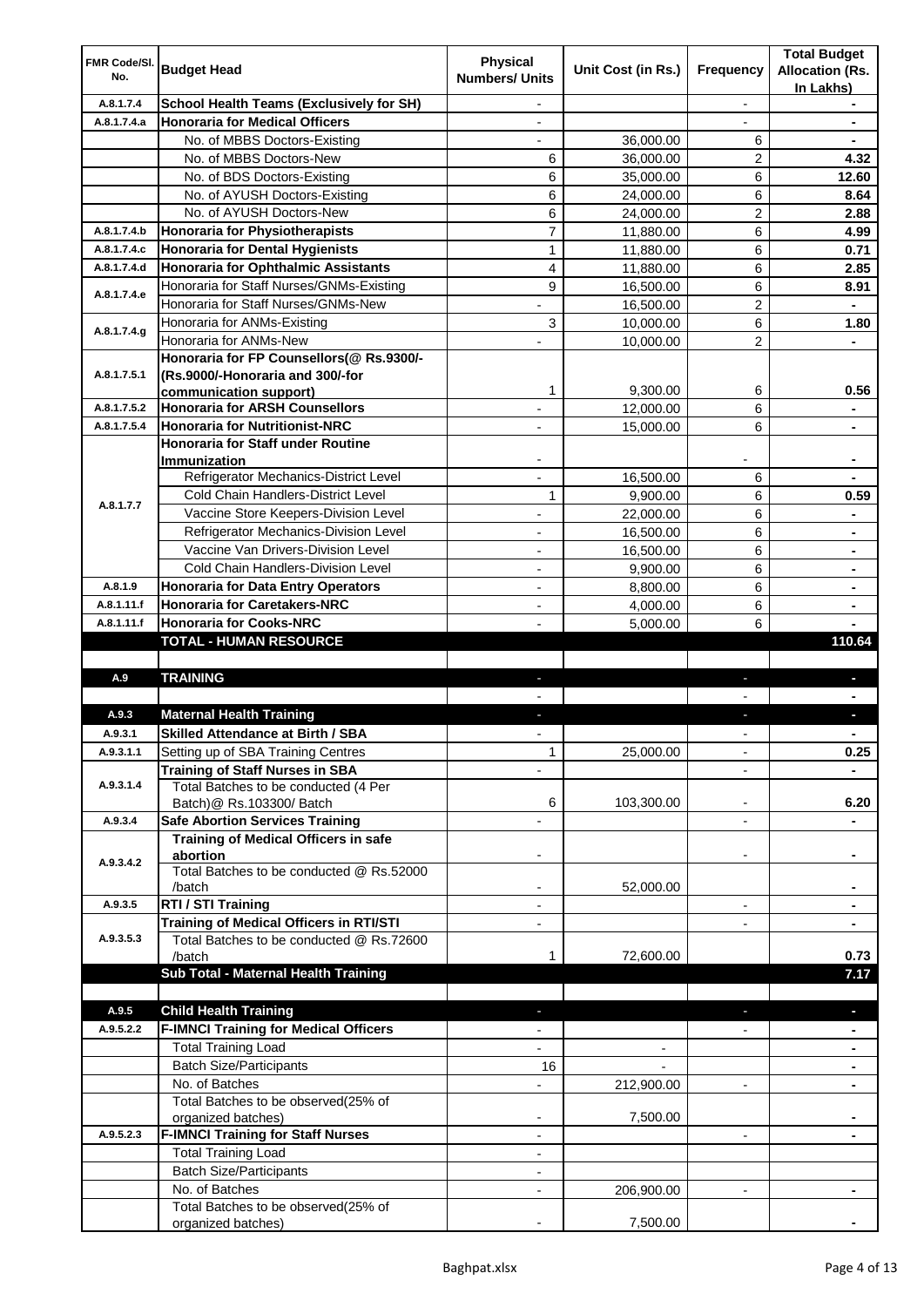| FMR Code/SI.<br>No. | <b>Budget Head</b>                                                             | Physical<br><b>Numbers/ Units</b> | Unit Cost (in Rs.) | <b>Frequency</b>         | <b>Total Budget</b><br><b>Allocation (Rs.</b><br>In Lakhs) |
|---------------------|--------------------------------------------------------------------------------|-----------------------------------|--------------------|--------------------------|------------------------------------------------------------|
| A.9.5.5.2.a         | <b>IMNCI Plus(CCSP)-10 Days TOT for</b><br><b>Physicians</b>                   |                                   |                    |                          |                                                            |
|                     | <b>Total Training Load</b>                                                     |                                   |                    |                          |                                                            |
|                     | <b>Batch Size/Participants</b>                                                 | 24                                |                    |                          |                                                            |
|                     | No. of Batches                                                                 |                                   | 576,300.00         |                          |                                                            |
|                     | Total Batches to be observed(25% of                                            |                                   |                    |                          |                                                            |
|                     | organized batches)                                                             |                                   | 11,000.00          |                          |                                                            |
|                     | Sub Total- Child Health Training                                               |                                   |                    |                          |                                                            |
|                     |                                                                                |                                   |                    |                          |                                                            |
| A.9.7               | Adolescent Reproductive and Sexual Health/<br><b>ARSH Training</b>             |                                   |                    |                          |                                                            |
|                     | <b>ARSH training for ANMs/LHVs</b>                                             |                                   |                    |                          |                                                            |
| A.9.7.4             | Total Batches to be conducted@ Rs.71000/<br>Batch                              | 3                                 | 71,000.00          |                          | 2.13                                                       |
|                     | <b>Sub Total- ARSH Training</b>                                                |                                   |                    |                          | 2.13                                                       |
| A.9.8.4.2           | <b>Clinical Establishment Act</b>                                              | 1                                 | 798,000.00         | $\overline{\phantom{a}}$ | 7.98                                                       |
|                     |                                                                                |                                   |                    |                          |                                                            |
|                     | <b>TOTAL - Training</b>                                                        | ٠                                 |                    | ٠                        | 17.28                                                      |
|                     |                                                                                |                                   |                    |                          |                                                            |
| A.10<br>A.10.2      | PROGRAMME MANAGEMENT<br><b>District Programme Management Support</b><br>Unit   | J,                                |                    | ı                        | ٠                                                          |
|                     | <b>Contractual Staffs for DPMSU</b>                                            |                                   |                    |                          |                                                            |
| A.10.2.1            | Honoraria for District Programme Manager                                       | 1                                 | 32,700.00          | 6                        | 1.96                                                       |
| A.10.2.2            | Honoraria for District Accounts Manager                                        | $\mathbf{1}$                      | 26,650.00          | 6                        | 1.60                                                       |
|                     | Honoraria for District Data Manager(District                                   |                                   |                    |                          |                                                            |
| A.10.2.3            | Data cum Account Assistant)                                                    | 1                                 | 18,150.00          | 6                        | 1.09                                                       |
| A.10.2.7            | Honoraria for Office Assistant                                                 | 1                                 | 7,000.00           | 6                        | 0.42                                                       |
| A.10.2.8.1          | Operational Expenses for DPMU unit                                             | $\mathbf{1}$                      | 75,000.00          | 6                        | 4.50                                                       |
| A.10.2.8.2          | Honoraria for District Community Process                                       |                                   |                    |                          |                                                            |
|                     | Manager                                                                        | 1                                 | 26,650.00          | 6                        | 1.60                                                       |
|                     | <b>Sub Total - DPMU</b>                                                        |                                   |                    |                          | 11.17                                                      |
|                     |                                                                                |                                   |                    |                          |                                                            |
| A.10.3              | <b>Block Programme Management Unit (BPMU)</b>                                  |                                   |                    |                          |                                                            |
| A.10.3.1            | Honoraria for Block Programme Managers                                         | 6                                 | 20.000.00          | 6                        | 7.20                                                       |
| A.10.3.2            | Honoraria for Block Accounts Managers                                          | 6                                 | 10,000.00          | 6 <sup>1</sup>           | 3.60                                                       |
|                     | <b>Sub Total - DPMU</b>                                                        |                                   |                    |                          | 10.80                                                      |
|                     |                                                                                |                                   |                    |                          |                                                            |
| A.10.6              | <b>Concurrent Audit System</b>                                                 |                                   |                    |                          | ÷,                                                         |
|                     | Budget For Block Units(Rs.1500 per<br>Block/Quarter)                           | 6                                 | 1,500.00           | 4                        | 0.36                                                       |
|                     | Budget For District (District HO Rs.                                           |                                   |                    |                          |                                                            |
|                     | 4500/Month)<br><b>Sub Total - Concurrent Audit</b>                             | 1                                 | 4,500.00           | 12                       | 0.54<br>0.90                                               |
|                     |                                                                                |                                   |                    |                          |                                                            |
| A.10.7              | <b>Mobility Support, Field Visits</b>                                          | $\overline{a}$                    |                    | $\overline{a}$           | ٠                                                          |
| A.10.7.2            | Mobility Support-DPMU/District (2 Vehicles                                     |                                   |                    |                          |                                                            |
|                     | per District per month)                                                        | 2                                 | 25,000.00          | 12                       | 6.00                                                       |
| A.10.7.3            | Mobility Support-BPMU/Block (1 Vehicle per<br>District per Month)              | 6                                 | 25,000.00          | 12                       | 18.00                                                      |
| A.10.7.4.1          | Mobility Support for Div.PMU Division & AD<br>Offices( 1 vehicle per Division) |                                   | 25,000.00          | 12                       |                                                            |
|                     | Sub Total - Mobility Support, Field Visits                                     |                                   |                    |                          | 24.00                                                      |
|                     |                                                                                |                                   |                    |                          |                                                            |
|                     | <b>TOTAL - Programme Management</b>                                            |                                   |                    |                          | 46.87                                                      |
|                     |                                                                                |                                   |                    |                          |                                                            |
|                     | <b>GRAND TOTAL- RCH FLEXIPOOL</b>                                              |                                   |                    |                          | 647.30                                                     |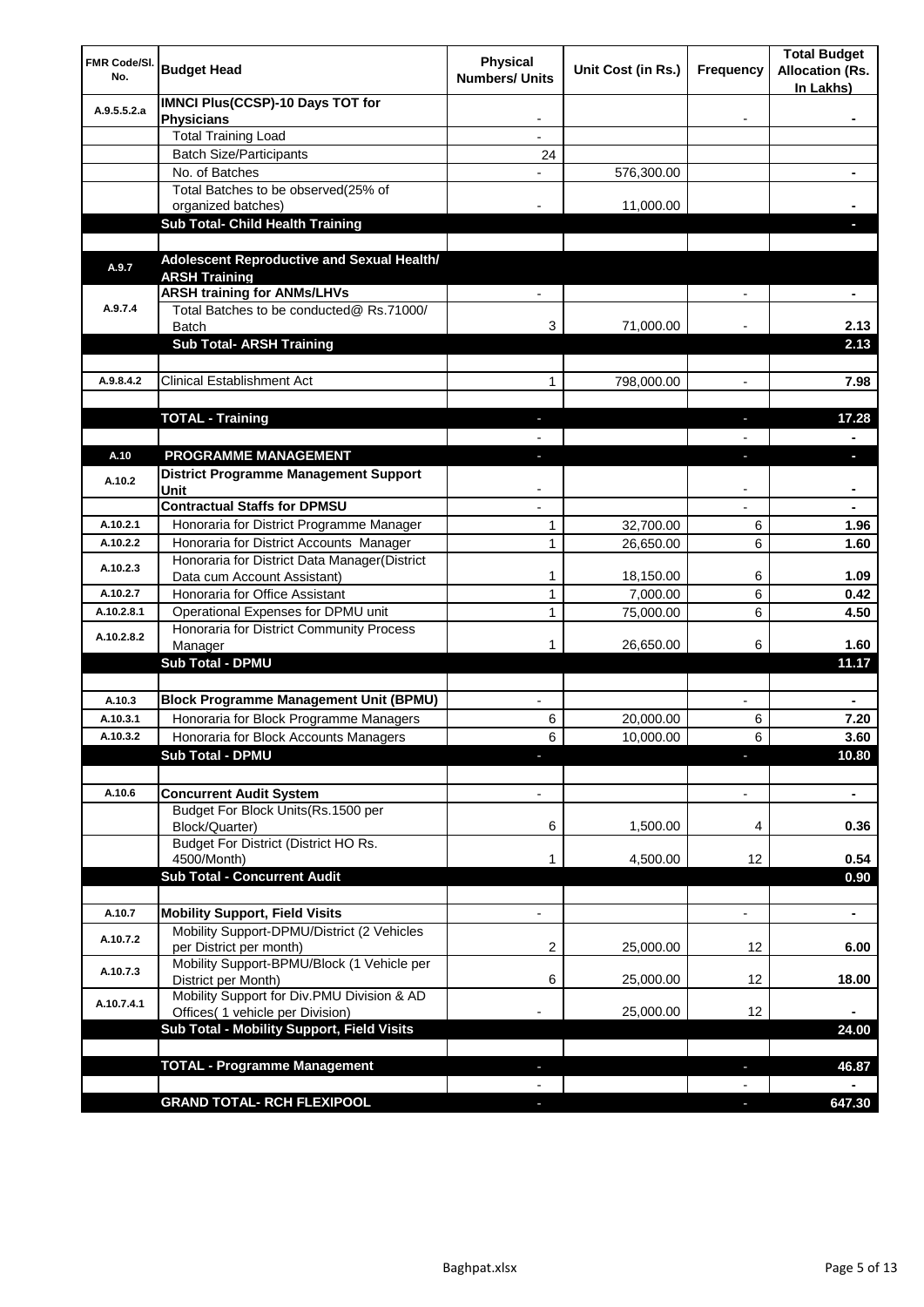| FMR Code/SI.<br>No.     | <b>Budget Head</b>                                                                                                                                                         | <b>Physical</b><br><b>Numbers/ Units</b> | Unit Cost (in Rs.) | <b>Frequency</b> | <b>Total Budget</b><br><b>Allocation (Rs.</b><br>In Lakhs) |
|-------------------------|----------------------------------------------------------------------------------------------------------------------------------------------------------------------------|------------------------------------------|--------------------|------------------|------------------------------------------------------------|
|                         |                                                                                                                                                                            |                                          |                    |                  |                                                            |
| в                       | <b>MISSION FLEXIPOOL</b>                                                                                                                                                   | J,                                       |                    | r.               |                                                            |
| <b>B1</b>               | <b>ASHA</b>                                                                                                                                                                |                                          |                    |                  |                                                            |
| B <sub>1.1</sub> .1.4.2 | ASHA State Trainers - TOT (Module VI&VII)-<br>National Level-Cost of TA/DA                                                                                                 |                                          | 15,000.00          |                  |                                                            |
| B1.1.3.3                | <b>Incentive for FP</b>                                                                                                                                                    |                                          |                    | $\blacksquare$   |                                                            |
| B1.1.3.3.1              | Incentive for ASHA @ Rs. 1000 if a couple<br>adopts permanent methods after 02<br>children(Assumed that 15.56 % clients<br>adopts permanent methods after 02<br>children). | 313                                      | 1,000.00           |                  | 3.13                                                       |
| B1.1.3.5                | <b>Other incentive</b>                                                                                                                                                     |                                          |                    |                  |                                                            |
| B1.1.3.5.1              | On taking Complicated On pregnancy cases<br>or New born cases to the health facility<br>@Rs.150/- case (up to 3 cases/year)                                                | 933                                      | 150.00             | 3                | 4.20                                                       |
| B1.1.3.5.3              | Birth & Death Registration (For 30 birth & 9<br>deaths/ASHA) -Amount Approved 90% Only                                                                                     | 933                                      | 180.00             |                  | 1.51                                                       |
| B1.1.3.5.5              | TA/DA for attending Monthly Meetings<br>@Rs.100/Meeting - Amount Approved 90%                                                                                              |                                          |                    |                  |                                                            |
|                         | Only<br><b>Maternal Death Audit Information</b>                                                                                                                            | 933                                      | 100.00             | 12               | 10.08                                                      |
| B1.1.3.5.6              | (@Rs.200/Case)-Amount Approved 50%<br>Only                                                                                                                                 | 76                                       | 200.00             | $\overline{a}$   | 0.08                                                       |
| B1.1.3.5.12             | Incentives to ASHA Sangini(@Rs.150 for                                                                                                                                     |                                          |                    |                  |                                                            |
|                         | one field visit and 20 visits per month)                                                                                                                                   |                                          | 3,000.00           | 10               |                                                            |
| B1.1.3.6                | <b>Other Activities</b><br>ASHA Divas/Annual ASHA Samellan-                                                                                                                |                                          |                    |                  |                                                            |
| B1.1.3.6.1              | (Amount Approved 70% Only)                                                                                                                                                 | 933                                      | 250.00             |                  | 1.63                                                       |
|                         | <b>ASHA Payment Voucher</b>                                                                                                                                                | 933                                      | 25.00              |                  | 0.23                                                       |
| B1.1.3.6.3              | <b>ASHA Master Payment Register</b>                                                                                                                                        | 6                                        | 150.00             |                  | 0.01                                                       |
|                         | <b>ASHA Sangini Format</b>                                                                                                                                                 | 47                                       | 50.00              |                  | 0.02                                                       |
| B1.1.4                  | Awards to ASHA's/Link workers                                                                                                                                              | 6                                        | 5,000.00           |                  | 0.30                                                       |
| B1.1.5                  | <b>ASHA Resource Centre/ASHA Mentoring</b><br>Group                                                                                                                        |                                          |                    |                  | ۰                                                          |
| B1.1.5.4                | Mobility Costs ASHA Mentoring Group for<br>district*4 meetings@Rs.2500/meeting                                                                                             | 4                                        | 2,500.00           |                  | 0.10                                                       |
|                         | Sub Total - ASHA                                                                                                                                                           |                                          |                    |                  | 21.29                                                      |
| <b>B2</b>               | <b>Untied Funds</b>                                                                                                                                                        |                                          |                    |                  | ٠                                                          |
| <b>B2.1</b>             | No. of CHCs/SDH and Amount Approved 71%<br>Only                                                                                                                            | 8                                        | 50,000.00          | 1                | 2.84                                                       |
| <b>B2.2</b>             | No. of PHCs and Amount Approved 93% Only                                                                                                                                   | 21                                       | 25,000.00          | 1                | 4.88                                                       |
| <b>B2.3</b>             | No. of Sub Centres and Amount Approved<br>46% Only                                                                                                                         | 200                                      | 10,000.00          | 1                | 9.20                                                       |
| <b>B2.4</b>             | No. of VHNSCs and Amount Approved 36%<br>Only                                                                                                                              | 234                                      | 10,000.00          | 1                | 8.42                                                       |
|                         | <b>Sub Total - Untied Funds</b>                                                                                                                                            |                                          |                    |                  | 25.35                                                      |
|                         |                                                                                                                                                                            |                                          |                    |                  | ٠                                                          |
| B.3                     | <b>Annual Maintenance Grants</b>                                                                                                                                           |                                          |                    |                  | ×.                                                         |
| <b>B3.1</b>             | No. of CHCs and Amount Approved 70% Only                                                                                                                                   | 8                                        | 100,000.00         | 1                | 5.60                                                       |
| <b>B3.2</b>             | No. of PHCs and Amount Approved 69% Only                                                                                                                                   | 21                                       | 50,000.00          | 1                | 7.25                                                       |
| <b>B3.3</b>             | No. of Sub Centres and Amount Approved<br>49% Only<br>Sub Total - AMG                                                                                                      | 200                                      | 10,000.00          | 1                | 9.80<br>22.65                                              |
|                         |                                                                                                                                                                            |                                          |                    |                  |                                                            |
| B.6                     | <b>Corpus Grants to HMS/RKS</b>                                                                                                                                            | $\overline{\phantom{a}}$                 |                    | b.               | $\overline{\phantom{a}}$                                   |
| B6.1                    | District Hospitals (DH+DWH)                                                                                                                                                | 1                                        |                    | $\blacksquare$   | $\blacksquare$                                             |
|                         | Amount Approved for District Hospitals                                                                                                                                     |                                          |                    |                  | 3.65                                                       |
| <b>B6.2</b>             | No. of CHCs and Amount Approved 90% Only                                                                                                                                   | 8                                        | 100,000.00         | 1                | 7.20                                                       |
| B6.3                    | No. of PHCs and Amount Approved 90% Only                                                                                                                                   | 21                                       | 50,000.00          | 1                | 9.45                                                       |
|                         | <b>Sub Total - HMS/RKS</b>                                                                                                                                                 |                                          |                    |                  | 20.30                                                      |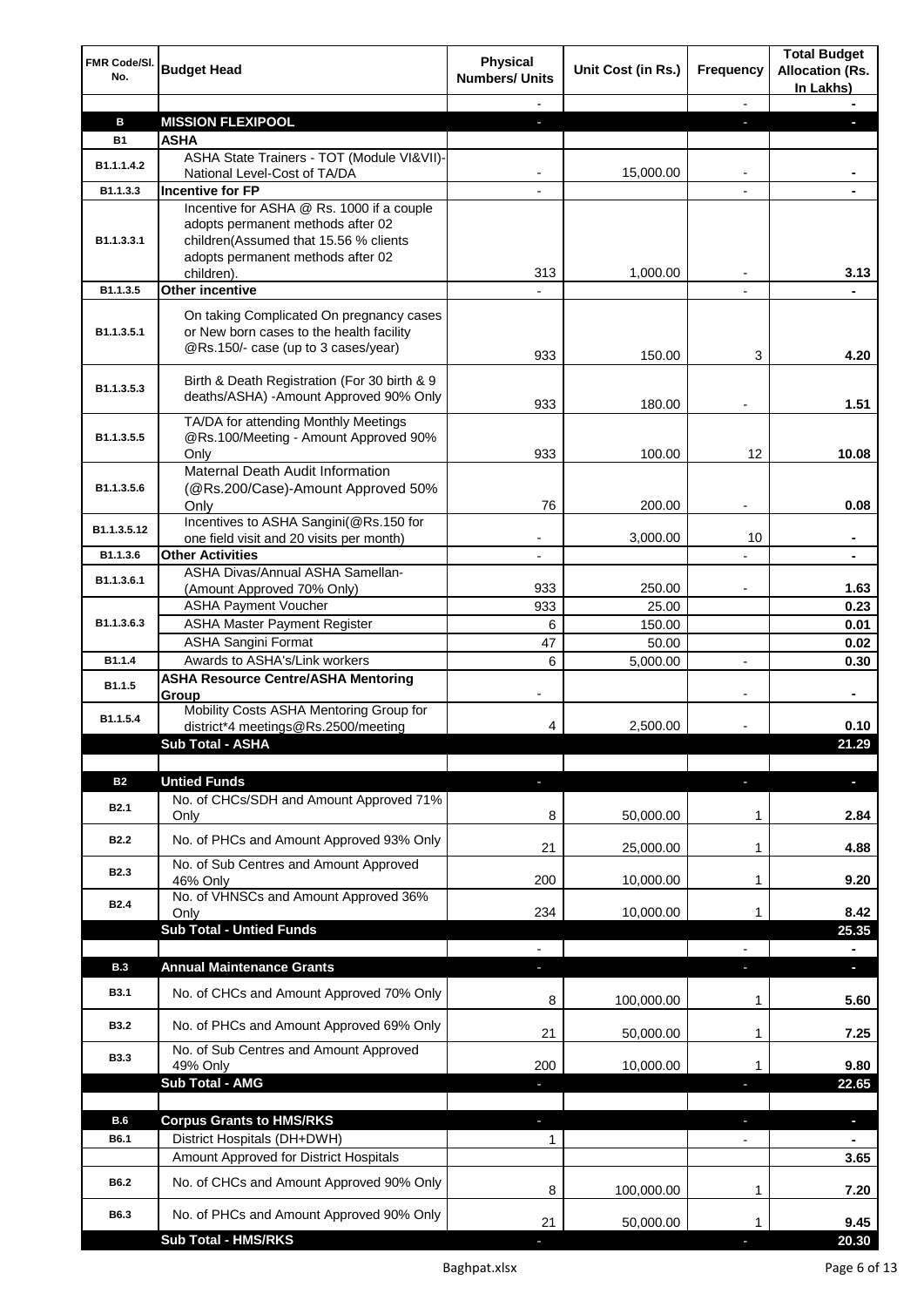| FMR Code/SI.<br>No. | <b>Budget Head</b>                                                                                                         | Physical<br><b>Numbers/ Units</b> | Unit Cost (in Rs.) | <b>Frequency</b> | <b>Total Budget</b><br><b>Allocation (Rs.</b><br>In Lakhs) |
|---------------------|----------------------------------------------------------------------------------------------------------------------------|-----------------------------------|--------------------|------------------|------------------------------------------------------------|
|                     |                                                                                                                            |                                   |                    |                  |                                                            |
| <b>B9</b>           | <b>Mainstreaming of AYUSH</b>                                                                                              | J,                                |                    | J,               |                                                            |
| <b>B.9.1</b>        | <b>Medical Officers (Only AYUSH)</b>                                                                                       |                                   |                    |                  |                                                            |
| B.9.1.1             | <b>Contractual Medical Officers</b>                                                                                        | 13                                | 24,000.00          | 6                | 18.72                                                      |
| <b>B.9.2</b>        | <b>AYUSH Pharmacists</b>                                                                                                   | 1                                 | 9,000.00           | 6                | 0.54                                                       |
|                     | <b>Sub Total (AYUSH)</b>                                                                                                   |                                   |                    | r                | 19.26                                                      |
|                     |                                                                                                                            |                                   |                    |                  |                                                            |
| <b>B10</b>          | <b>IEC-BCC Activities</b>                                                                                                  | L                                 |                    | r                | ٠                                                          |
| B.10.2              | Implementation of BCC/IEC Activities at<br>district level                                                                  |                                   |                    |                  | 3.00                                                       |
| B.10.5.2            | Printing of WIFS Cards, Referral Slips, etc                                                                                |                                   |                    |                  |                                                            |
|                     | WIFS Cards for School Children(No. of Cards)                                                                               |                                   | 4.00               |                  |                                                            |
|                     | Sub Total (IEC/BCC)                                                                                                        |                                   |                    |                  | 3.00                                                       |
|                     |                                                                                                                            |                                   |                    |                  |                                                            |
| <b>B15</b>          | <b>Planning, Implementation and Monitoring</b>                                                                             |                                   |                    |                  |                                                            |
| B <sub>15.2</sub>   | <b>Quality Assurance</b>                                                                                                   |                                   |                    |                  |                                                            |
| B15.2.2             | <b>Quality Assurance Committees</b>                                                                                        |                                   |                    |                  |                                                            |
|                     | <b>Division Level</b>                                                                                                      |                                   |                    |                  |                                                            |
|                     | One time establishment @ Rs. 1.00 Lakh/<br>Division (Amount Approved 50% Only)                                             | $\blacksquare$                    | 100,000.00         | 1                |                                                            |
|                     | Operational Expenses @Rs. 5000/month/                                                                                      |                                   |                    |                  |                                                            |
|                     | division (Amount Approved 50% Only)                                                                                        |                                   | 5,000.00           | 12               |                                                            |
|                     | <b>District Level</b>                                                                                                      |                                   |                    |                  |                                                            |
|                     | One time establishment @ Rs. 1.00 Lakh/<br>District (Amount Approved 50% Only)                                             | 1                                 | 100,000.00         | 1                | 0.50                                                       |
|                     | Operational Expenses @Rs. 5000/ Month/<br>District (Amount Approved 50% Only)                                              | 1                                 | 5,000.00           | 12               | 0.30                                                       |
| B15.2.4             | <b>Review meetings</b>                                                                                                     |                                   |                    |                  |                                                            |
| B15.2.4.2           | <b>Division Level</b>                                                                                                      |                                   |                    |                  |                                                            |
|                     | Review meetings @ Rs 10000/- per meeting<br>for 4 meeting per division (Amount Approved<br>50% Only)                       |                                   | 10,000.00          | 4                |                                                            |
|                     | <b>District Level</b>                                                                                                      |                                   |                    |                  |                                                            |
|                     | Review meetings @ Rs 10000/- per meeting<br>for 4 meeting per District (Amount Approved<br>50% Only)                       | 1                                 | 10,000.00          | 4                | 0.20                                                       |
| B15.2.5             | <b>Other Block Level Activities</b>                                                                                        |                                   |                    |                  |                                                            |
| B15.2.5.1           | Block QA visioning meeting (Orienting<br><b>Block Officials on Facility Solutions Levels-</b><br>Amount Approved 50% Only) | 1                                 | 35,000.00          | 1                | 0.18                                                       |
| B15.2.5.2           | Quality Management System (QMS) training<br>workshop - (Amount Approved 50% Only)                                          | 1                                 | 100,000.00         | 1                | 0.50                                                       |
|                     | <b>Sub Total - Quality Assurance</b>                                                                                       |                                   |                    |                  | 1.68                                                       |
|                     |                                                                                                                            |                                   |                    |                  | ٠                                                          |
| B15.3               | <b>Monitoring and Evaluation</b>                                                                                           |                                   |                    |                  | ٠                                                          |
| B15.3.1.6.3         | Honoraria of Data Entry Operators for MCTS                                                                                 | 6                                 | 11,000.00          | 6                | 3.96                                                       |
| B15.3.2             | <b>Computerization HMIS and E-governance</b>                                                                               |                                   |                    |                  | ۰                                                          |
|                     | HMIS Operational Cost (excluding HR & Trainings)-                                                                          |                                   |                    |                  |                                                            |
|                     | Expenses for Internet @1500/month/<br>computer for 951 Nos                                                                 | 6                                 | 1,500.00           | 12               | 1.08                                                       |
|                     | Expenses for Internet Rs.750/pm/block<br>computer(new) for 820 Nos.                                                        | 6                                 | 750.00             | 12               | 0.54                                                       |
| B15.3.2.1.a         | Expenses for Internet Data Card<br>@Rs.750/pm/Computer (new) for 75 Nos.                                                   | 1                                 | 750.00             | 12               | 0.09                                                       |
|                     | Expenses for Internet Data Card<br>@Rs.750/pm/Computer (new) for 18 Nos.                                                   |                                   | 750.00             | 12               |                                                            |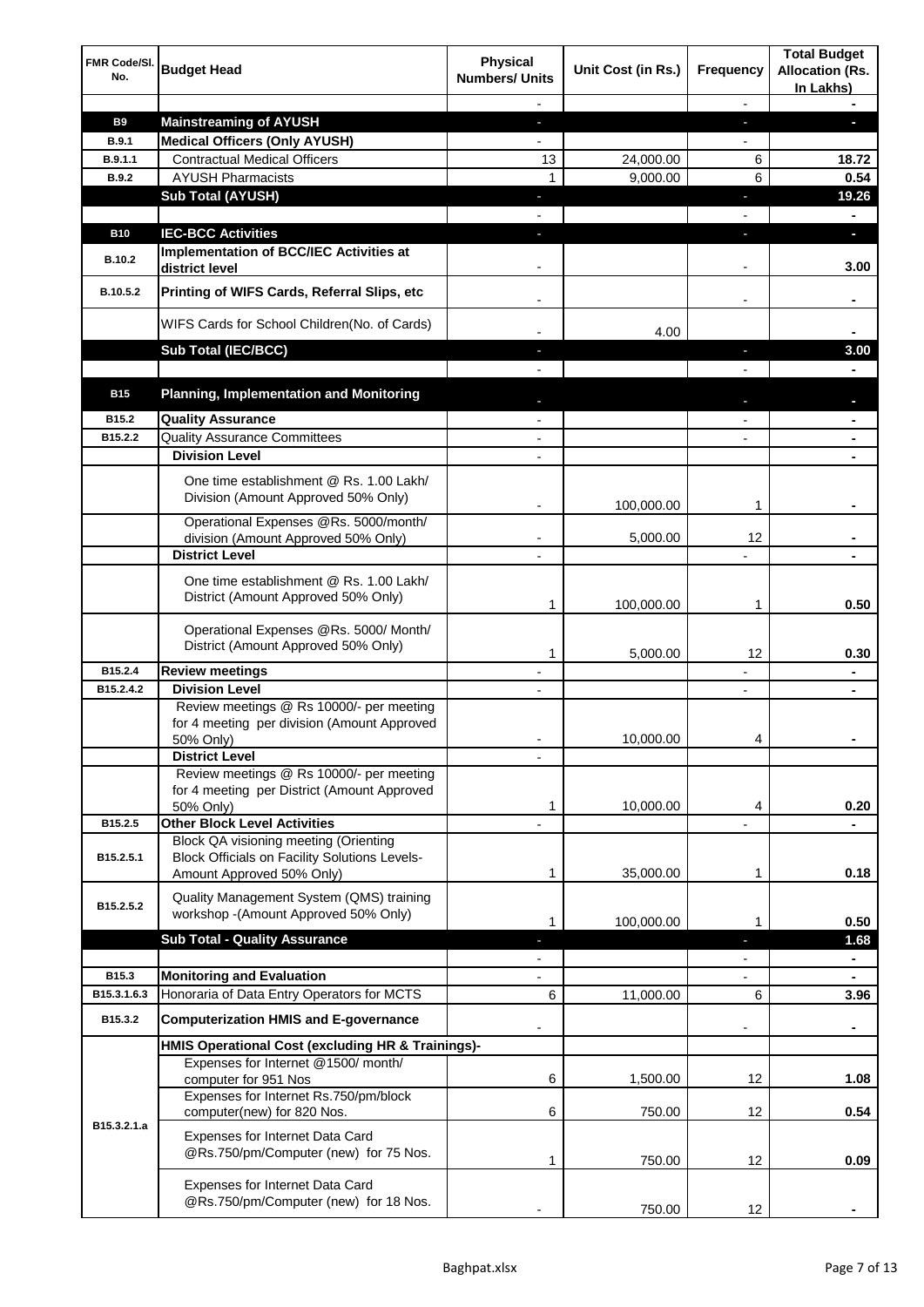| FMR Code/SI.<br>No.    | <b>Budget Head</b>                                                                                         | <b>Physical</b><br><b>Numbers/ Units</b> | Unit Cost (in Rs.) | Frequency                | <b>Total Budget</b><br><b>Allocation (Rs.</b><br>In Lakhs) |
|------------------------|------------------------------------------------------------------------------------------------------------|------------------------------------------|--------------------|--------------------------|------------------------------------------------------------|
| B15.3.2.1.d            | Other Office and admin expenses                                                                            |                                          |                    |                          |                                                            |
| B15.3.2.1.d.2          | Maintenance of Computers/AMC/etc -HMIS<br>(Block -PHC/CHC, CH, CMF (M/F) Old<br>@Rs. 4000/unit for 951 no. | 6                                        | 4,000.00           | 1                        | 0.24                                                       |
| B15.3.2.1.d.3          | Purchase of computer consumables/Admin<br>Expenses @ Rs.1000.00 for 951 no.-Six<br>Months                  | 6                                        | 1,000.00           | 6                        | 0.36                                                       |
| B15.3.2.2.a            | MCTS Operational Cost (excluding HR &<br>Trainings)                                                        |                                          |                    |                          | ۰                                                          |
| B15.3.2.2.b            | Procurement of<br>computers/Printers/Cartridges ,etc. -<br>@50,000.00/Computer Systems for 820 No.         | 6                                        | 50,000.00          | 1                        | 3.00                                                       |
| B15.3.2.2.d            | Other Office and admin expenses<br>@12,000.00 per year -820 No.(New)                                       | 6                                        | 12,000.00          | 1                        | 0.72                                                       |
| B15.3.3                | Other M & E Activities                                                                                     |                                          |                    |                          |                                                            |
| B15.3.3.5              | Review Meetings for MCTS @ Rs                                                                              |                                          |                    |                          |                                                            |
|                        | 4,000/meeting for 12 meetings<br>Sub Total - Monitoring and Evaluation                                     |                                          | 4,000.00           | 12                       | 0.48<br>10.47                                              |
|                        |                                                                                                            |                                          |                    |                          | $\blacksquare$                                             |
| <b>B.16</b>            | <b>PROCUREMENT</b>                                                                                         |                                          |                    | ٠                        | $\blacksquare$                                             |
| B16.1.1                | <b>Procurement of Equipments: MH</b>                                                                       |                                          |                    |                          |                                                            |
| B16.1.1.2              | MVA / EVA Kits for Safe Abortion services                                                                  |                                          | 2,500.00           |                          |                                                            |
| B16.1.6                | <b>Equipments for ARSH/ School Health</b>                                                                  |                                          |                    |                          |                                                            |
| B16.1.6.1              | Equipments for ARSH Clinics (New)                                                                          |                                          | 15,000.00          | $\mathbf{1}$             |                                                            |
|                        | <b>Sub Total (Procurement of Equipments)</b>                                                               |                                          |                    |                          |                                                            |
|                        |                                                                                                            |                                          |                    |                          |                                                            |
| B.16.2.1<br>B.16.2.1.2 | Drugs & supplies for MH<br>Drugs for Safe Abortion (No. of MMA                                             | $\overline{a}$                           |                    |                          |                                                            |
| B.16.2.4               | estimated in year 2013-14)<br><b>Supplies for IMEP</b>                                                     | 17                                       | 200.00             |                          | 0.03                                                       |
| B.16.2.4.1             | Bio-Medical Waste Management-District<br>level                                                             |                                          |                    |                          | 1.78                                                       |
| B.16.2.4.2             | Bio-Medical Waste Management-CHC level                                                                     |                                          |                    |                          | 11.01                                                      |
| B.16.2.4.3             | Cleaning/Washing, House keeping and<br>Laundry Management - District Level                                 |                                          |                    |                          | 2.93                                                       |
| B.16.2.4.4             | Cleaning/Washing, House keeping and<br>Laundry Management - CHC/PHC Level                                  |                                          |                    |                          | 17.14                                                      |
|                        | <b>ASHA Drug Kits</b>                                                                                      |                                          |                    |                          |                                                            |
| B.16.2.5.2             | Drug Kit replenishment for ASHAs @ Rs.<br>300/ASHA                                                         | 875                                      | 300.00             |                          | 2.63                                                       |
| B.16.2.6               | Drugs & supplies for WIFS                                                                                  |                                          |                    | $\blacksquare$           |                                                            |
|                        | For Govt. & Govt. aided Schools (Classes VI<br>to XII)                                                     |                                          |                    |                          |                                                            |
|                        | <b>Total Beneficiaries</b>                                                                                 | 30,128                                   |                    |                          |                                                            |
| B.16.2.6.1             | IFA Tables Required at District (<br>Beneficiary* 52 Tabs)                                                 | 1,566,664                                | 0.12               | $\overline{\phantom{a}}$ | 1.88                                                       |
| B.16.2.6.2             | Albendazole Tablets Required at District<br>(Beneficiary *2 Tabs)                                          | 60,256                                   | 1.00               | $\blacksquare$           | 0.60                                                       |
| B.16.2.7               | Drugs & Supplies under SHP                                                                                 |                                          |                    |                          |                                                            |
|                        | <b>For Aganwadi Centres</b>                                                                                |                                          |                    |                          |                                                            |
|                        | Expected No. of Children at AWCs                                                                           | 25,350                                   |                    |                          |                                                            |
|                        | No. of IFA Bottles (One bottle of 100                                                                      |                                          |                    |                          |                                                            |
|                        | ml./child)<br>Albendazole Tablets (2 tablets per Child)                                                    | 25,350<br>50,700                         | 10.00<br>1.00      |                          | 2.54<br>0.51                                               |
|                        | For Primary Schools(For Govt. & Govt.                                                                      |                                          |                    |                          |                                                            |
|                        | aided Schools Classes I to V)                                                                              |                                          |                    |                          |                                                            |
|                        | Expected No. of Children in Schools                                                                        | 54,735                                   |                    |                          |                                                            |
|                        | No. of Tablets Required at District (52<br>Tabs./ Beneficiary)                                             | 2,846,245                                | 0.12               |                          | 3.42                                                       |
|                        | No. of Tablets Required at District (2 Tabs./<br>Beneficiary)                                              | 109,471                                  | 1.00               |                          | 1.09                                                       |
|                        | <b>Medicines for Teams</b>                                                                                 |                                          |                    |                          |                                                            |
|                        | No. of Blocks                                                                                              | 6                                        |                    |                          |                                                            |
|                        | First Time Medicines For Teams (2 Teams                                                                    |                                          |                    |                          |                                                            |
|                        | in Each Block)                                                                                             | 12                                       | 18,000.00          |                          | 2.16                                                       |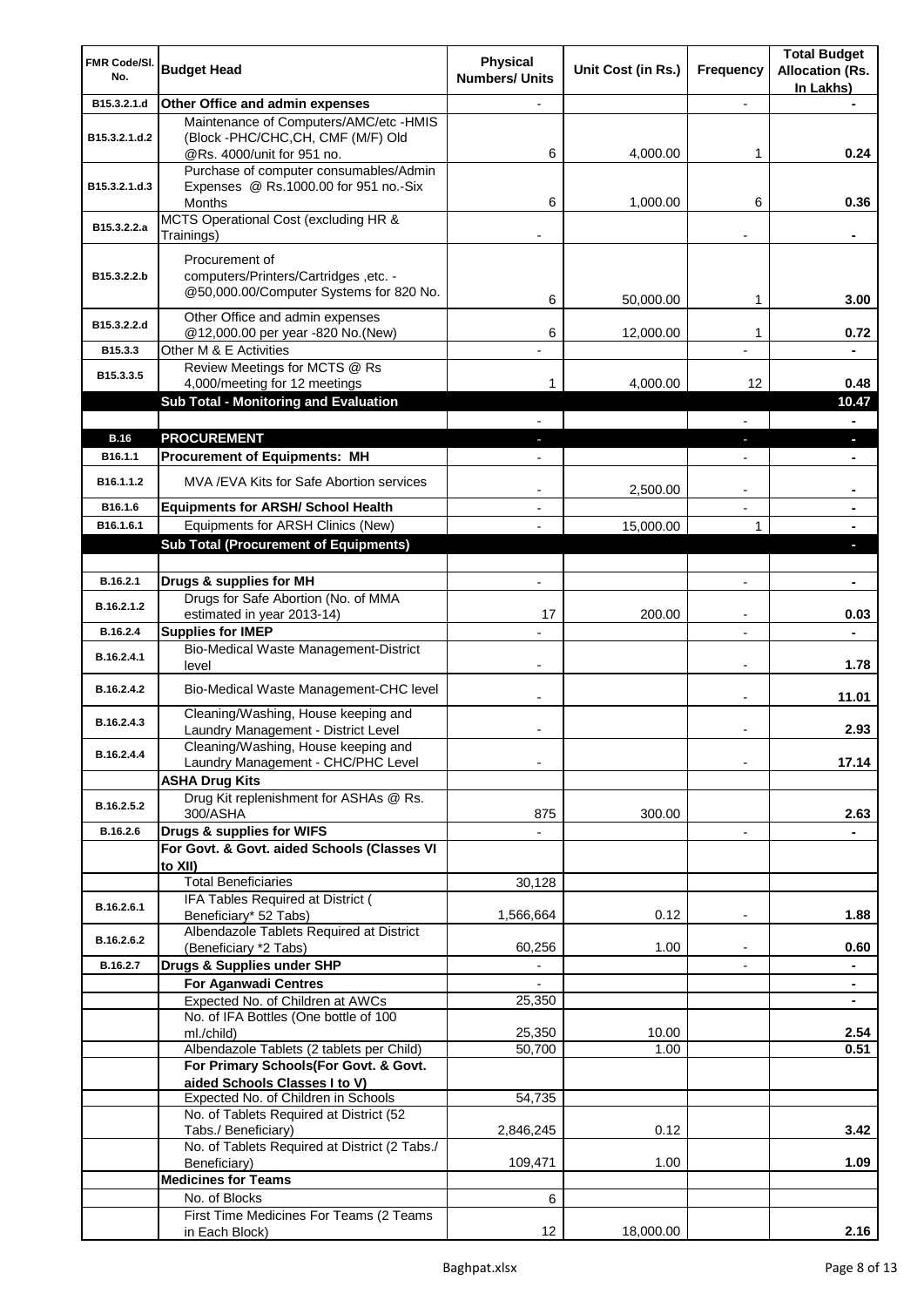| FMR Code/SI.<br>No. | <b>Budget Head</b>                                                                  | <b>Physical</b><br><b>Numbers/ Units</b> | Unit Cost (in Rs.)   | Frequency                | <b>Total Budget</b><br><b>Allocation (Rs.</b><br>In Lakhs) |
|---------------------|-------------------------------------------------------------------------------------|------------------------------------------|----------------------|--------------------------|------------------------------------------------------------|
|                     | <b>Sub Total (Procurement of Drugs &amp; Supplies)</b>                              |                                          |                      |                          | 47.72                                                      |
|                     |                                                                                     |                                          |                      |                          |                                                            |
| <b>B.17</b>         | <b>Drugs Warehouses/Logistics Management</b>                                        |                                          |                      |                          |                                                            |
|                     | Honoraria of Staff at Regional Drug                                                 |                                          |                      |                          |                                                            |
|                     | <b>Warehouse</b>                                                                    |                                          |                      |                          |                                                            |
|                     | Accountant                                                                          |                                          | 10,000.00            | 6                        |                                                            |
|                     | Computer Operator Cum Store Keeper                                                  |                                          | 10.000.00            | 6                        |                                                            |
|                     | Fork-Lift Operator cum Mechanic<br>Fourth class / Loader                            |                                          | 6,500.00             | 6                        |                                                            |
| B.17.1              | Generator Operator cum Electrician                                                  |                                          | 6,500.00<br>5,000.00 | 6<br>6                   |                                                            |
|                     | Sweeper                                                                             | $\overline{a}$                           | 3,500.00             | 6                        |                                                            |
|                     | <b>Armed Guards</b>                                                                 | $\overline{a}$                           | 6,335.00             | 6                        | $\blacksquare$                                             |
|                     | <b>General Guards</b>                                                               | $\overline{a}$                           | 5,157.00             | 6                        |                                                            |
|                     | Gardener                                                                            | $\overline{a}$                           | 3,000.00             | 6                        | $\blacksquare$                                             |
|                     | <b>Honoraria of Staff at District Drug</b>                                          |                                          |                      |                          |                                                            |
|                     | Warehouse<br>Computer Operator Cum Store Keeper                                     |                                          | 10,000.00            | 6                        |                                                            |
| <b>B.17.3</b>       | Generator Operator Cum Mechanic/Electricia                                          |                                          | 5,000.00             | 6                        |                                                            |
|                     | Loader                                                                              |                                          | 5,000.00             | 6                        |                                                            |
|                     | Choukidar                                                                           |                                          | 5,000.00             | 6                        |                                                            |
|                     | Part-time Sweeper                                                                   | $\overline{a}$                           | 2,500.00             | 6                        |                                                            |
| <b>B.17.4</b>       | Others                                                                              |                                          |                      |                          |                                                            |
| B.17.4.1            | Operational Cost for Regional Drug ware House                                       |                                          |                      |                          |                                                            |
|                     | <b>Electricity Charges</b>                                                          |                                          |                      |                          |                                                            |
|                     | Telephone Charges                                                                   |                                          |                      |                          |                                                            |
|                     | POL & Maintenance of DG Sets                                                        |                                          |                      |                          |                                                            |
|                     | Stationary                                                                          |                                          |                      |                          |                                                            |
|                     | Contingency                                                                         |                                          |                      |                          |                                                            |
|                     | <b>Sub Total-Drug Ware Houses</b>                                                   |                                          |                      |                          |                                                            |
|                     | <b>GRAND TOTAL- MISSION FLEXIPOOL</b>                                               |                                          |                      |                          | 171.71                                                     |
|                     |                                                                                     |                                          |                      |                          |                                                            |
| C.                  | <b>IMMUNISATION</b>                                                                 |                                          |                      |                          |                                                            |
| C.1                 | RI strengthening project (Review meeting,                                           |                                          |                      |                          |                                                            |
|                     | Mobility support, Outreach services etc)                                            |                                          |                      |                          |                                                            |
| C.1.a               | Mobility Support for supervision for district<br>level officers @Rs 250000/- Year   | 1                                        | 250,000.00           | $\overline{a}$           | 2.50                                                       |
| C.1.b               | Mobility support for supervision at State<br>level                                  |                                          |                      | $\overline{\phantom{a}}$ |                                                            |
|                     | Printing and dissemination of Immunization                                          |                                          |                      |                          |                                                            |
| C.1.c               | cards, tally sheets, monitoring forms etc.@                                         |                                          |                      |                          |                                                            |
|                     | Rs 10 /- Beneficiary                                                                | 45,835                                   | 10.00                |                          | 4.58                                                       |
| C.1.d               | Support for Quarterly State level review                                            |                                          |                      |                          |                                                            |
|                     | meetings of district officer<br>Quarterly review meetings exclusive for RI          |                                          |                      |                          | $\blacksquare$                                             |
|                     | at district level with Block Mos, CDPO, and                                         |                                          |                      |                          |                                                            |
| C.1.e               | other stake holders (@ Rs 100/- per                                                 |                                          |                      |                          |                                                            |
|                     | participant(5 participant / block)                                                  | 120                                      | 100.00               |                          | 0.12                                                       |
|                     | Quarterly review meetings exclusive for RI<br>at block level @Rs 50/- per person as |                                          |                      |                          |                                                            |
|                     | honorarium/Asha(For travel) & Rs 25 per                                             |                                          |                      |                          |                                                            |
| C.1.f               | person at the disposal of MOIC for meeting                                          |                                          |                      |                          |                                                            |
|                     | expenses (Refreshment, stationery and                                               |                                          |                      |                          |                                                            |
|                     | mis.)<br>Focus on slum & underserved areas in                                       | 2,992                                    | 75.00                |                          | 2.24                                                       |
|                     | urban areas/alternative vaccinator for slums                                        |                                          |                      |                          |                                                            |
|                     | (Hiring of ANM @ 450/-per session for four                                          |                                          |                      |                          |                                                            |
| C.1.g               | sessions/month/slum of 10000 population                                             |                                          |                      |                          |                                                            |
|                     | and Rs.300/ month as contingency per slum                                           |                                          |                      |                          |                                                            |
|                     | i.e.Rs.2100/-month/slum of 10000<br>population)                                     |                                          | 2,100.00             |                          |                                                            |
| C.1.h               | Mobilization of children through ASHA or                                            |                                          |                      |                          |                                                            |
|                     | other mobilizers (@Rs 150/-per session)                                             | 11,937                                   | 150.00               |                          | 17.91                                                      |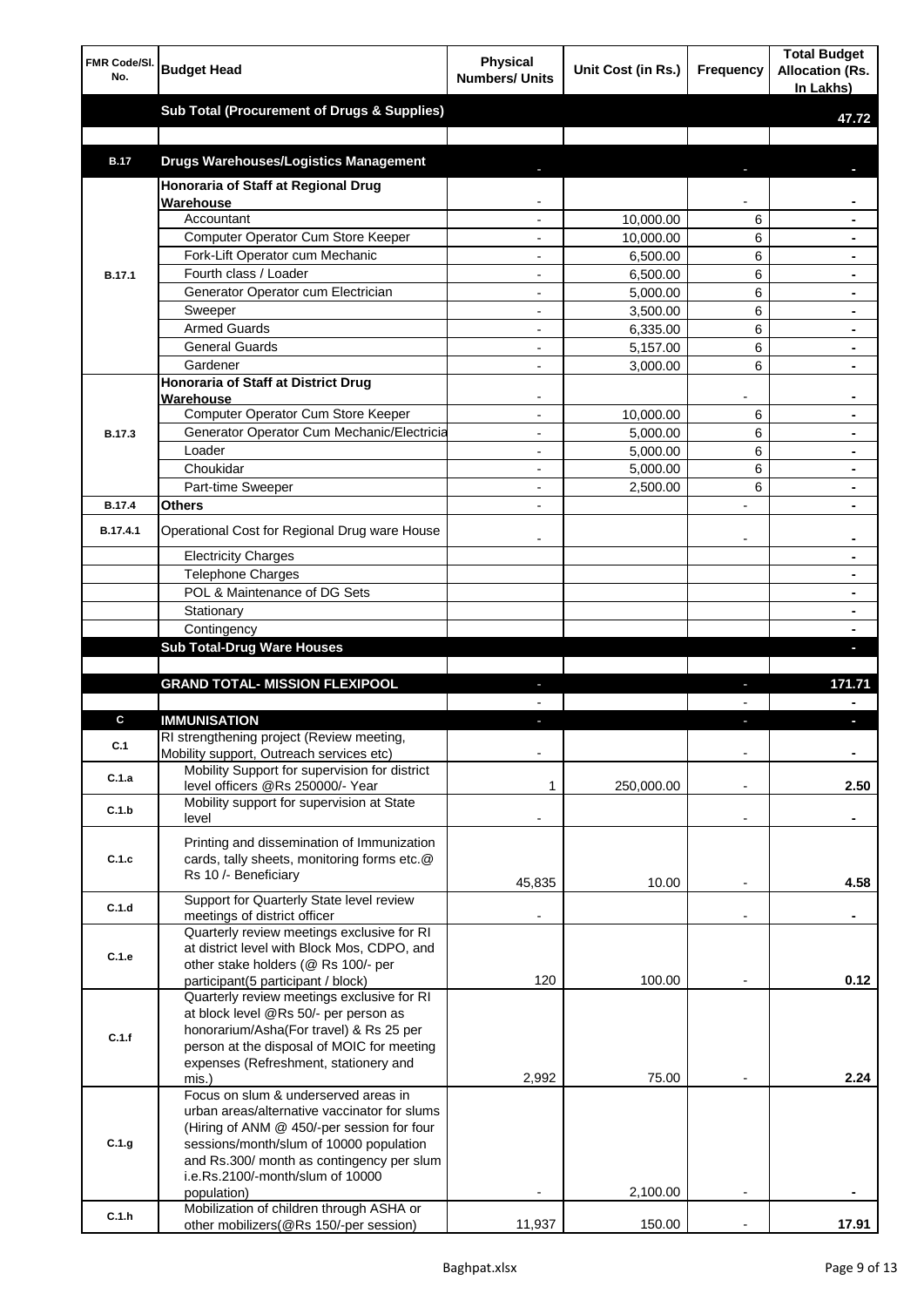| FMR Code/SI.<br>No. | <b>Budget Head</b>                                                                                                                                                                                                                                                           | <b>Physical</b><br><b>Numbers/ Units</b> | Unit Cost (in Rs.) | Frequency                | <b>Total Budget</b><br><b>Allocation (Rs.</b><br>In Lakhs) |
|---------------------|------------------------------------------------------------------------------------------------------------------------------------------------------------------------------------------------------------------------------------------------------------------------------|------------------------------------------|--------------------|--------------------------|------------------------------------------------------------|
| C.1.i               | Alternative vaccine delivery in hard to reach<br>areas(@Rs 150/-per session)                                                                                                                                                                                                 | 9,325                                    | 150.00             |                          | 13.99                                                      |
| C.1.j               | Alternative Vaccine Delivery in other<br>areas(@Rs. 75/- per session)                                                                                                                                                                                                        | 14,920                                   | 75.00              | $\overline{\phantom{a}}$ | 11.19                                                      |
| C.1.k               | To develop micro plan at sub-centre level(@                                                                                                                                                                                                                                  |                                          |                    |                          |                                                            |
|                     | Rs 100/- per sub centre)<br>For consolidation of micro plans at block                                                                                                                                                                                                        | 200                                      | 100.00             |                          | 0.20                                                       |
| C.1.1               | level (@ Rs 1000/-per block per PHC and<br>Rs 2000/- per district)                                                                                                                                                                                                           | 6                                        | 1,000.00           |                          | 0.06                                                       |
| C.1.m               | POL for vaccine delivery from State to<br>district and from district to PHC/CHCs(@ Rs                                                                                                                                                                                        |                                          |                    |                          |                                                            |
|                     | 150000/- per district per year)                                                                                                                                                                                                                                              | 1                                        | 150,000.00         |                          | 1.50                                                       |
| C.1.n               | Consumables for computer including<br>provision for internet access for RIMS (@                                                                                                                                                                                              |                                          |                    |                          |                                                            |
|                     | Rs 400/- per month per district)<br>Red/Black plastic bags etc.(@ Rs 3 per bag                                                                                                                                                                                               | 1                                        | 400.00             | 12                       | 0.05                                                       |
| C.1.o               | and 2 bags per session)                                                                                                                                                                                                                                                      | 28,660                                   | 3.00               | 2                        | 1.72                                                       |
| C.1.p               | Hub Cutter/Bleach/Hypochlorite solution/<br>Twin buckets(@ Rs 1200/- per PHC/CHC                                                                                                                                                                                             |                                          |                    |                          |                                                            |
|                     | per year)                                                                                                                                                                                                                                                                    | 8                                        | 1,200.00           |                          | 0.10                                                       |
| C.1.q               | Safety Pits(@ Rs 5250/- per pit)<br>Other Specific requirement                                                                                                                                                                                                               | 4                                        | 5,250.00           | $\blacksquare$           | 0.21                                                       |
|                     | Fund for annual maintenance operation of                                                                                                                                                                                                                                     |                                          |                    |                          |                                                            |
|                     | WIC/WIF at division level @ Rs.40000/unit<br>of WIC/WIF                                                                                                                                                                                                                      |                                          | 40,000.00          |                          |                                                            |
|                     | POL for generators and operational                                                                                                                                                                                                                                           |                                          |                    |                          |                                                            |
| C.1.r               | expenses at divisional vaccine storage point<br>@ Rs 2.00 Lakhs/ year/division vaccine                                                                                                                                                                                       |                                          |                    |                          |                                                            |
|                     | store points                                                                                                                                                                                                                                                                 |                                          | 200,000.00         |                          |                                                            |
|                     | Electricity bill for WIC/WIF AT state and<br>divisional level @ Rs 1.50Lakhs/year                                                                                                                                                                                            |                                          |                    |                          |                                                            |
|                     | /division store points                                                                                                                                                                                                                                                       |                                          | 150,000.00         |                          |                                                            |
| C.2                 | <b>AEFI Kits</b><br><b>Salary of Contractual Staffs</b>                                                                                                                                                                                                                      | 39                                       | 200.00             | $\overline{a}$           | 0.08<br>$\blacksquare$                                     |
| C.2.2               | Computer Assistants at District level                                                                                                                                                                                                                                        | 1                                        | 10,000.00          | 6                        | 0.60                                                       |
| C.3                 | <b>Training under Immunisation</b>                                                                                                                                                                                                                                           | ÷,                                       |                    |                          |                                                            |
| C.3.1               | District level Orientation training including<br>Hep B, Measles, AEFI & JE(wherever<br>required) for 2 days ANM, Multi Purpose<br>Health Worker (Male), LHV, Health<br>Assistant (Male/Female), Nurse Midwives,<br>BEEs & other staff (as per RCH norms) @<br>Rs 46200/batch | 2                                        | 46,200.00          |                          | 0.92                                                       |
| C.3.2               | Three day training including Hep B, Measles<br>& JE(wherever required) of Medical Officers                                                                                                                                                                                   |                                          |                    |                          |                                                            |
|                     | of RI using revised MO training module) @<br>Rs 65600/ batch                                                                                                                                                                                                                 |                                          | 65,600.00          |                          |                                                            |
| C.3.4               | Two days cold chain handlers training for<br>block level cold chain handlers by State and<br>district cold chain officers @ Rs                                                                                                                                               |                                          |                    |                          |                                                            |
|                     | 26600/batch                                                                                                                                                                                                                                                                  | 1                                        | 26,600.00          |                          | 0.27                                                       |
| C.3.5               | One day training of block level data handlers<br>by DIOs and District cold chain officer to<br>train about the reporting formats of<br>immunization @ Rs 300/ person                                                                                                         | 7                                        | 300.00             |                          | 0.02                                                       |
| C.3.6               | Intensified immunization training of front                                                                                                                                                                                                                                   |                                          |                    |                          |                                                            |
| C.4                 | line workers @ Rs 86660/batch<br><b>Cold Chain Maintenance</b>                                                                                                                                                                                                               | 7                                        | 86,660.00          | $\blacksquare$           | 6.07<br>$\blacksquare$                                     |
|                     | Cold chain maintenance at PHC/CHC Level<br>(@Rs. 750/PHC/CHC per year)                                                                                                                                                                                                       | $\overline{7}$                           | 750.00             |                          | 0.05                                                       |
|                     | Cold chain maintenance at District Level<br>(@Rs. 15000/year)                                                                                                                                                                                                                | 1                                        | 15,000.00          |                          | 0.15                                                       |
| C.5                 | Asha Incentives- for full immunization @<br>RS.100 per child for full immunization in first<br>year and Rs.50 per child for ensuring<br>complete immunization up to 2nd year of                                                                                              |                                          |                    |                          |                                                            |
|                     | age.(94.22% of the fund)                                                                                                                                                                                                                                                     | 22,350                                   | 150.00             |                          | 31.59                                                      |
|                     | TOTOAL - ROUTINE IMMUNIZATION                                                                                                                                                                                                                                                | a,                                       |                    |                          | 96.11                                                      |
| D                   | <b>National Disease Control Programmes</b>                                                                                                                                                                                                                                   |                                          |                    |                          |                                                            |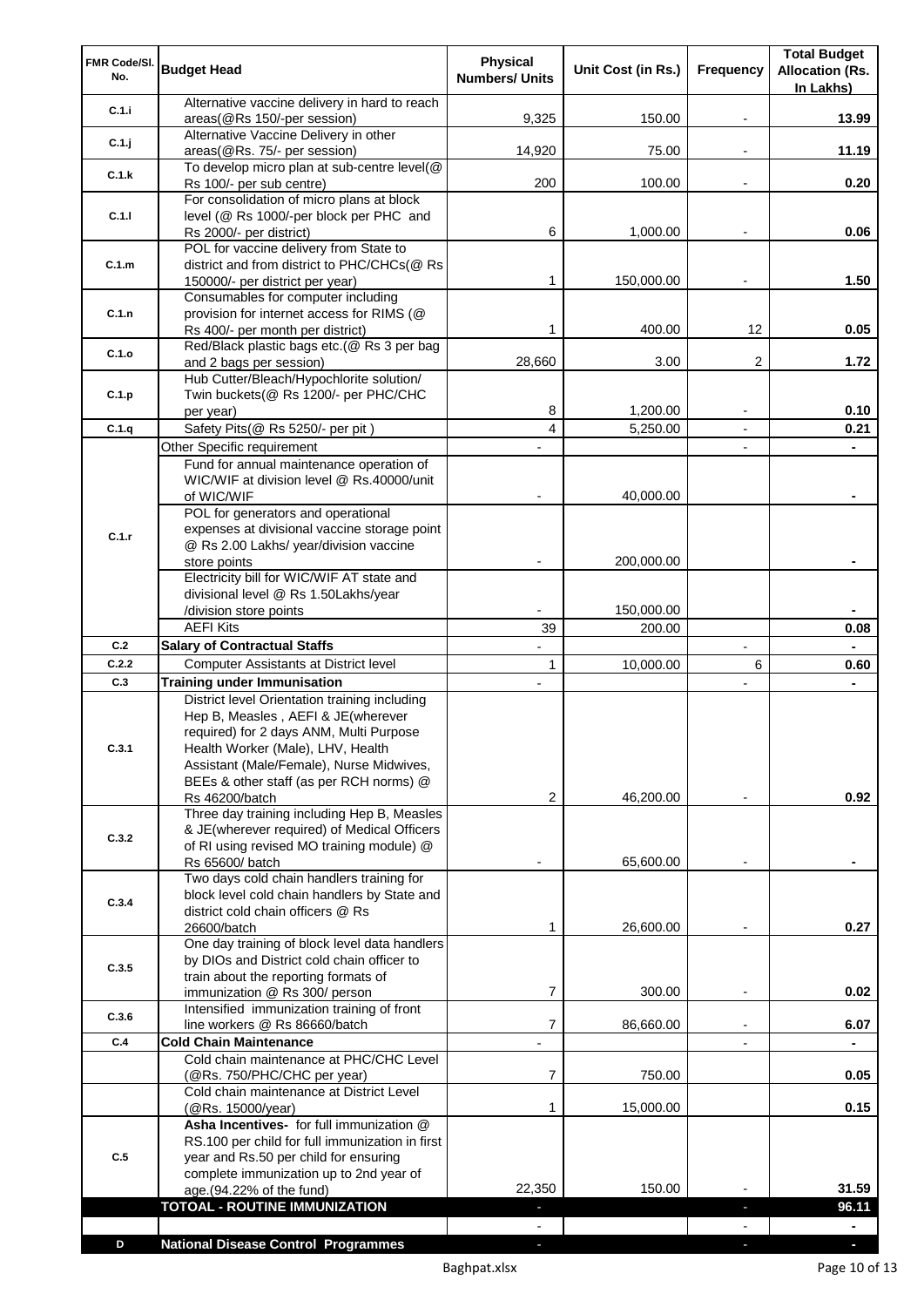| FMR Code/SI.<br>No. | <b>Budget Head</b>                                                                   | <b>Physical</b><br><b>Numbers/ Units</b> | Unit Cost (in Rs.) | Frequency | <b>Total Budget</b><br><b>Allocation (Rs.</b><br>In Lakhs) |
|---------------------|--------------------------------------------------------------------------------------|------------------------------------------|--------------------|-----------|------------------------------------------------------------|
|                     | <b>Integrated Disease Surveillance Project</b>                                       |                                          |                    |           |                                                            |
| Е                   | (IDSP)                                                                               |                                          |                    |           |                                                            |
|                     | Operational Costs (Rs. 25000/0 per Month)                                            |                                          |                    |           |                                                            |
| E.1                 | including 10 Medical Colleges                                                        |                                          |                    |           | 3.00                                                       |
| E.2                 | Remuneration for Contractual Human Resource                                          |                                          |                    |           |                                                            |
| E.2.1               | Epidemiologist (Rs. 27500-44000)                                                     |                                          |                    |           | 3.96                                                       |
| E.2.2               | Microbiologist (Rs. 27500-44000)                                                     |                                          |                    |           |                                                            |
| E.3.2               | Data Manager (Rs. 18000 per Mth)                                                     |                                          |                    |           | 1.62                                                       |
| E.3.3               | Data Entry Operator (Rs. 11000/mth)                                                  |                                          |                    |           | 0.99                                                       |
|                     | Training                                                                             |                                          |                    |           |                                                            |
|                     | Medical Officers (3 days) @ Rs 50000 /                                               |                                          |                    |           |                                                            |
| E.8                 | Batch, for one batch                                                                 |                                          |                    |           |                                                            |
|                     | Hospital Pharmacists/Nurses Training (1<br>day) @ Rs.38000 / Batch for 1 batch       |                                          |                    |           | ٠                                                          |
|                     | One Day Training of Medical College Doctors                                          |                                          |                    |           |                                                            |
| E.8                 | Costs on account of Newly Formed Districts                                           |                                          |                    |           |                                                            |
|                     | <b>TOTAL-IDSP</b>                                                                    |                                          |                    |           | 9.57                                                       |
|                     |                                                                                      |                                          |                    |           |                                                            |
|                     | <b>National Vector Borne Disease Control</b>                                         |                                          |                    |           |                                                            |
| F                   | Programme (NVBDCP)                                                                   |                                          |                    |           |                                                            |
| F.1.1               | <b>Malaria</b>                                                                       |                                          |                    |           |                                                            |
| F.1.1.b             | <b>ASHA Incentives</b>                                                               |                                          |                    |           | 1.00                                                       |
| F.1.1.d             | Monitoring, Evaluation & Supervision &                                               |                                          |                    |           |                                                            |
| F.1.1.e             | Epidemic preparedness including mobility<br>IEC/BCC                                  |                                          |                    |           | 0.85<br>0.42                                               |
| F.1.1.g             | <b>Training/Capacity Building</b>                                                    |                                          |                    |           | 0.25                                                       |
|                     | Sub Total - Malaria                                                                  |                                          |                    |           | 2.52                                                       |
| F.1.2               | Dengue & Chikungunya                                                                 |                                          |                    |           |                                                            |
|                     |                                                                                      |                                          |                    |           |                                                            |
| F.1.2.a(iⅈ)         | Strengthening Surveillance for Apex Referral<br>Lab & Sentinel Surveillance Hospital |                                          |                    |           |                                                            |
| F.1.2.c             | Monitoring/Supervision and Rapid Response                                            |                                          |                    |           | 0.20                                                       |
| F.1.2.d             | <b>Epidemic Preparedness</b>                                                         |                                          |                    |           | 0.10                                                       |
| F.1.2.e             | Case Management                                                                      |                                          |                    |           | 0.10                                                       |
| F.1.2.f             | Vector Control And Environmental<br>Management                                       |                                          |                    |           |                                                            |
| F.1.2.g             | IEC/ BCC for Social Mobilization                                                     |                                          |                    |           | 0.20                                                       |
| F.1.2.i             | Training/ Workshop                                                                   |                                          |                    |           | 0.20                                                       |
|                     | Sub Total - Dengue & Chikungunya                                                     |                                          |                    |           | 0.80                                                       |
| F.1.3               | <b>AES/JE</b>                                                                        |                                          |                    |           |                                                            |
|                     | Strengthening of Sentinel sites which will                                           |                                          |                    |           |                                                            |
| F.1.3.a             | include Diagnostics and Case Management,                                             |                                          |                    |           |                                                            |
|                     | supply of kits by Gol<br>IEC / BCC Activities & printing material                    |                                          |                    |           |                                                            |
| F.1.3.b             | pertaining to JE / AES                                                               |                                          |                    |           |                                                            |
|                     | Capacity Building in case management of                                              |                                          |                    |           |                                                            |
| F.1.3.c             | Medical Officer and paramedical from                                                 |                                          |                    |           |                                                            |
|                     | PHC/CHC at district level.                                                           |                                          |                    |           |                                                            |
| F.1.3.d             | Monitoring and supervision                                                           |                                          |                    |           |                                                            |
| F.1.3.e             | Procurement of Insecticides (Technical<br>Malathion)                                 |                                          |                    |           |                                                            |
|                     | Thermal Fog Machine (Small) @ 0.85                                                   |                                          |                    |           |                                                            |
| F.1.3.f             | lac/machine                                                                          |                                          |                    |           |                                                            |
|                     | Operational cost for Malathion fogging (As                                           |                                          |                    |           |                                                            |
| F.1.3.g             | per Availability of 3 MT Technical Malathion                                         |                                          |                    |           |                                                            |
|                     | per district)<br>Paediatric ICU Establishment and HR &                               |                                          |                    |           |                                                            |
| $F.1.3.$ j          | operational cost for Paediatric ICU in                                               |                                          |                    |           |                                                            |
|                     | <b>Endemic Districts</b>                                                             |                                          |                    |           |                                                            |
|                     | ASHA Insentivization for sensitizing                                                 |                                          |                    |           |                                                            |
| F.1.3.k             | community                                                                            |                                          |                    |           |                                                            |
|                     | Sub Total - AES/JE                                                                   |                                          |                    |           |                                                            |
| F.1.4               | Lymphatic Filariasis                                                                 |                                          |                    |           |                                                            |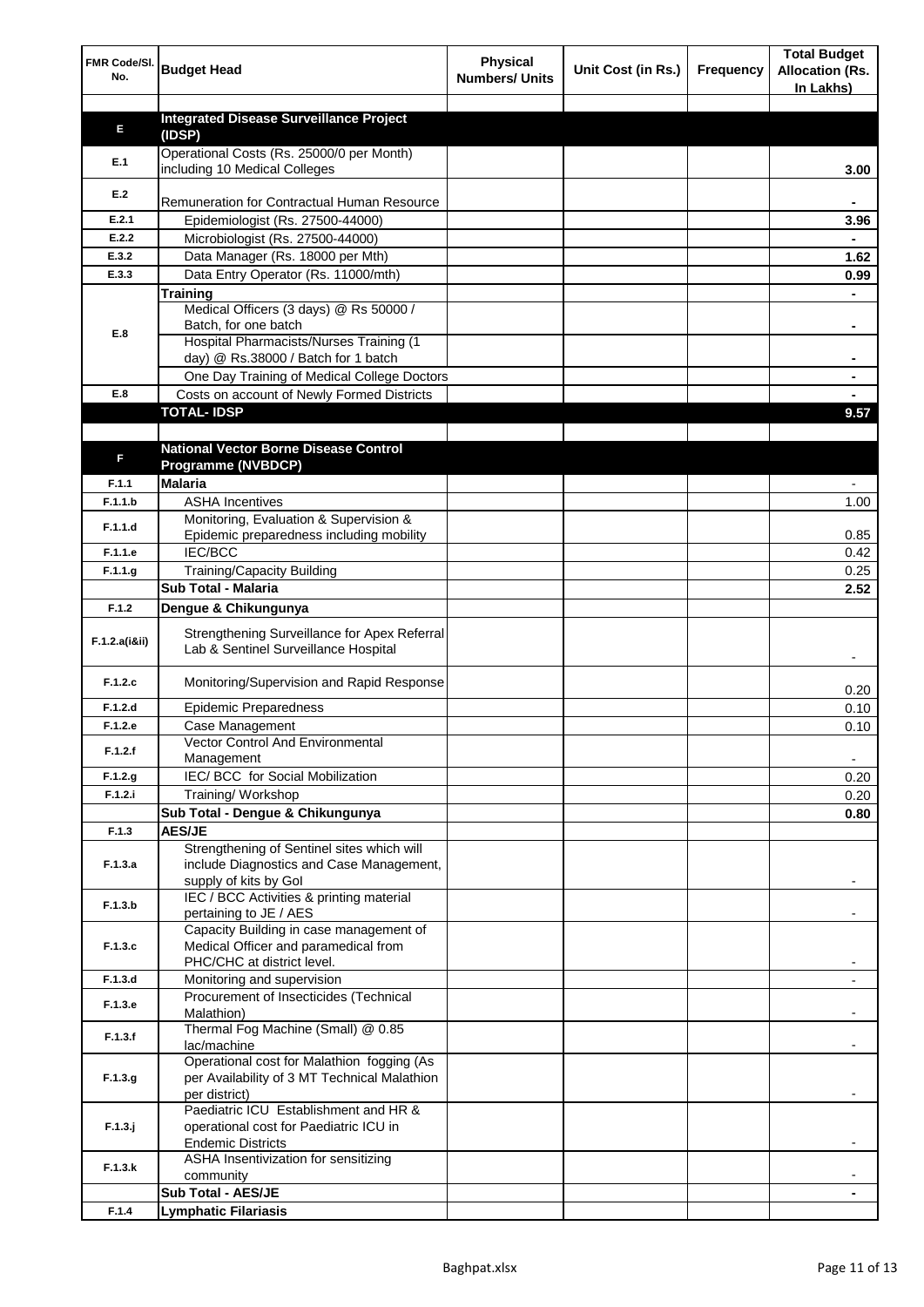| FMR Code/SI.<br>No. | <b>Budget Head</b>                                                                                                                                                                                                                                                    | Physical<br><b>Numbers/ Units</b> | Unit Cost (in Rs.) | Frequency      | <b>Total Budget</b><br><b>Allocation (Rs.</b><br>In Lakhs) |
|---------------------|-----------------------------------------------------------------------------------------------------------------------------------------------------------------------------------------------------------------------------------------------------------------------|-----------------------------------|--------------------|----------------|------------------------------------------------------------|
| F.1.4.a             | State Task Force, STAC Meeting, printing<br>forms & register/ Mobility support, district<br>coordination meeting, sensitization of media<br>etc., Morbidity management, monitoring &<br>supervision and mobility support for Rapid<br>response including Line listing |                                   |                    |                |                                                            |
| F.1.4.b             | Micro Filaria Survey                                                                                                                                                                                                                                                  |                                   |                    |                |                                                            |
| F.1.4.c             | Post MDA Assessment by medical colleges<br>(Govt, & Private)/ ICMR institutions                                                                                                                                                                                       |                                   |                    |                |                                                            |
| F.1.4.d             | Training / Sensitization of district level<br>officers on ELF & Drug Distributors /<br>Peripheral health workers                                                                                                                                                      |                                   |                    |                |                                                            |
| F.1.4.e             | Specific IEC/ BCC at State, districts, PHC,<br>Sub Centre & village lable VHSC/GKs                                                                                                                                                                                    |                                   |                    |                |                                                            |
| F.1.4.f             | Honorarium for Drug Distributors including<br>ASHA & Supervisors involve in MDA                                                                                                                                                                                       |                                   |                    |                |                                                            |
| F.1.4.h.ii          | M.F.Survey in Non Endemic districts                                                                                                                                                                                                                                   |                                   |                    |                | 0.70                                                       |
|                     | Sub Total - Lymphatic Filariasis                                                                                                                                                                                                                                      |                                   |                    |                | 0.70                                                       |
| F.1.5<br>F.1.5      | Kalazar<br>Case Search/ Camp Approach                                                                                                                                                                                                                                 |                                   |                    |                |                                                            |
| F.1.5.a             | Spray Pumps & Accessories                                                                                                                                                                                                                                             |                                   |                    |                |                                                            |
| F.1.5.b             | Operational Cost for Spray including Spray                                                                                                                                                                                                                            |                                   |                    |                |                                                            |
| F.1.5.c             | Wages & Pending liability of spray wages                                                                                                                                                                                                                              |                                   |                    |                |                                                            |
| F.1.5.d             | Mobility / P.O.L./ Supervision<br>Monitoring & Evaluation                                                                                                                                                                                                             |                                   |                    |                |                                                            |
|                     | Training for Spraying /IEC/                                                                                                                                                                                                                                           |                                   |                    |                |                                                            |
| F.1.5.e/<br>F.1.5.f | BCC/Advocacy/Incentive to ASHA/Loss of                                                                                                                                                                                                                                |                                   |                    |                |                                                            |
|                     | Wages<br>Sub Total - Kalazar                                                                                                                                                                                                                                          |                                   |                    |                |                                                            |
|                     | <b>Cash grant for Decentralized commodities</b>                                                                                                                                                                                                                       |                                   |                    |                |                                                            |
|                     | for Malaria + Filaria F.6                                                                                                                                                                                                                                             |                                   |                    |                |                                                            |
| F.6(a,b,c,k)        | Drugs (Chloroquine, Primaquine 2.5/7.5mg)<br>and ACT                                                                                                                                                                                                                  |                                   |                    |                | 0.25                                                       |
| F.6.f               | D.E.C.                                                                                                                                                                                                                                                                |                                   |                    |                |                                                            |
| F.6.h<br>F.6.i      | Dengue NS 1 antigen Kit<br>Larvicidal (Temephos, Bti(AS)/Bti (wp)(for                                                                                                                                                                                                 |                                   |                    |                | 0.05                                                       |
|                     | polluted and non polluted water)                                                                                                                                                                                                                                      |                                   |                    |                | 0.40                                                       |
|                     | <b>Sub Total- Dec.Commodities</b>                                                                                                                                                                                                                                     |                                   |                    |                | 0.70                                                       |
|                     | <b>TOTAL-NVBDCP</b>                                                                                                                                                                                                                                                   |                                   |                    |                | 4.72                                                       |
|                     | <b>National Leprosy Eradication</b>                                                                                                                                                                                                                                   |                                   |                    |                |                                                            |
| G                   | Programme(NLEP)                                                                                                                                                                                                                                                       |                                   |                    |                |                                                            |
| G.1                 | <b>Case Detection and Management</b>                                                                                                                                                                                                                                  |                                   |                    |                |                                                            |
|                     | Specific Plan for high endemic blocks of low                                                                                                                                                                                                                          |                                   |                    |                |                                                            |
| G.1.1               | endemic districts                                                                                                                                                                                                                                                     |                                   |                    |                |                                                            |
|                     | No. of High endemic blocks in Low endemic<br>Districts (ANCDR more than 10)                                                                                                                                                                                           |                                   |                    |                |                                                            |
|                     | House to House Visit by Search team                                                                                                                                                                                                                                   |                                   |                    | $\blacksquare$ | ۰                                                          |
|                     | Confrmaton of suspect                                                                                                                                                                                                                                                 |                                   |                    |                | ۰                                                          |
|                     | Intensive IEC Activity                                                                                                                                                                                                                                                |                                   |                    |                | ٠                                                          |
| G.1.2               | <b>Services in Urban services</b>                                                                                                                                                                                                                                     |                                   |                    |                | $\blacksquare$                                             |
|                     | Urban Project 2 Mega cities, 2 medium City<br>2, 8 Medium City 1, 40 Townships                                                                                                                                                                                        |                                   |                    |                | 1.14                                                       |
| G.1.3               | <b>ASHA involvement</b>                                                                                                                                                                                                                                               |                                   |                    |                |                                                            |
|                     | <b>ASHA Sensitization</b>                                                                                                                                                                                                                                             |                                   |                    |                | 0.094                                                      |
|                     | <b>ASHA Incentive for Services</b>                                                                                                                                                                                                                                    |                                   |                    |                | 0.100                                                      |
| G.1.4               | <b>Materials &amp; Supplies</b>                                                                                                                                                                                                                                       |                                   |                    |                |                                                            |
|                     | Supportive Drugs & Dressing materials                                                                                                                                                                                                                                 |                                   |                    |                | 0.20                                                       |
|                     | Laboratory reagents and equipments<br>scalpels etc.                                                                                                                                                                                                                   |                                   |                    |                | 0.08                                                       |
|                     | Printing works                                                                                                                                                                                                                                                        |                                   |                    |                | 0.10                                                       |
| G.1.5               | <b>NGO Services</b>                                                                                                                                                                                                                                                   |                                   |                    |                | $\blacksquare$                                             |
| G.2                 | <b>DPMR</b>                                                                                                                                                                                                                                                           |                                   |                    |                |                                                            |